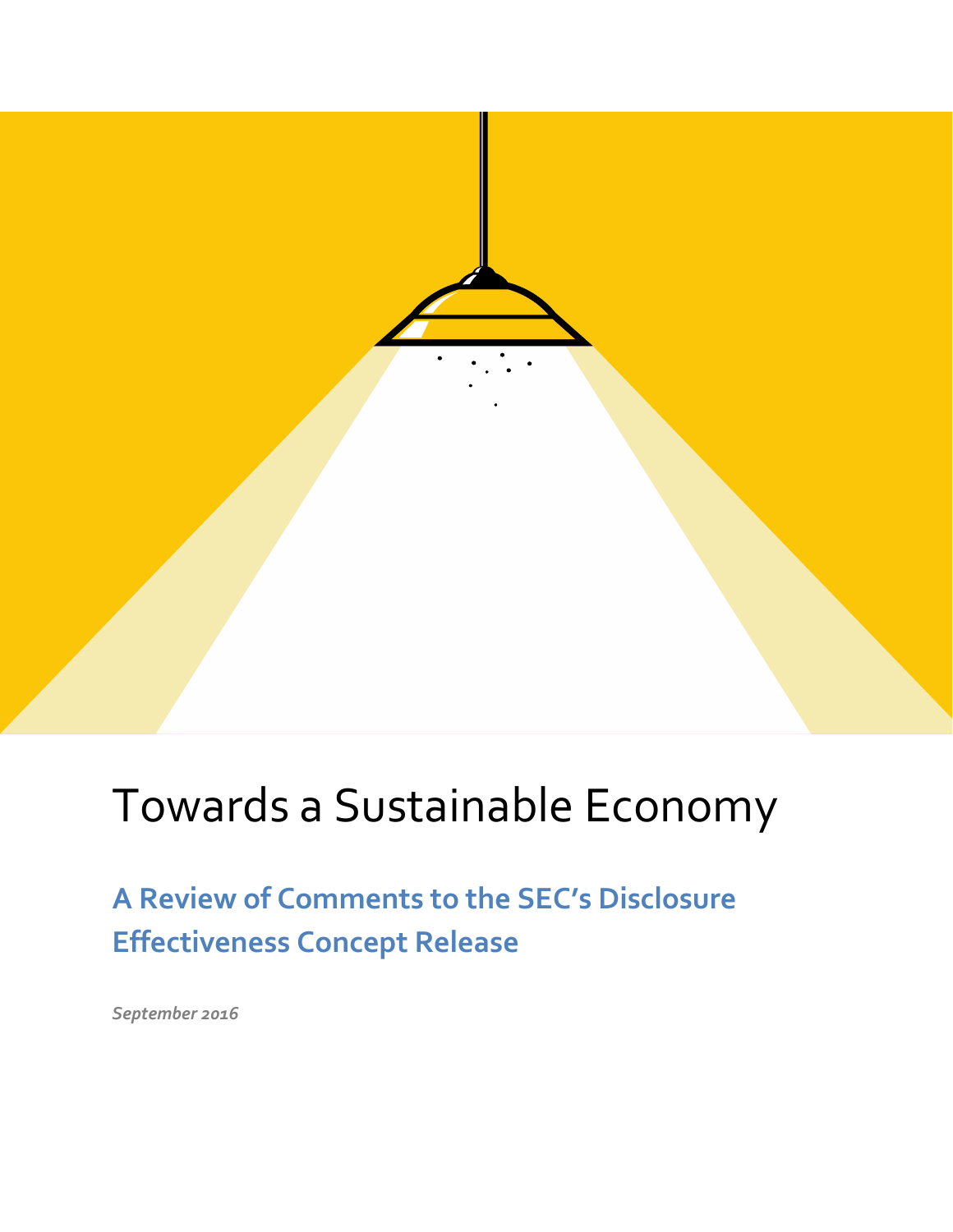#### **ABOUT THE REPORT**

This Joint Report is written by Tyler Gellasch and is published by the American Federation of Labor-Congress of Industrial Organizations (AFL-CIO), Americans for Financial Reform, Center for American Progress (CAP), Ceres, the Financial Accountability and Corporate Transparency (FACT) Coalition, the International Corporate Accountability Roundtable (ICAR), the Patriotic Millionaires, Public Citizen, and US SIF: The Forum for Sustainable and Responsible Investment.

Each of the organizations has detailed thoughts on how the SEC should best improve its rules on these key issues for investors. For more in-depth analyses of particular substantive disclosures, we encourage readers to contact each organization directly.

In addition, the author and publishing organizations would like to thank Andrew Schwartz and Gregg Gelzinis of CAP for their invaluable assistance in the preparation of this Joint Report.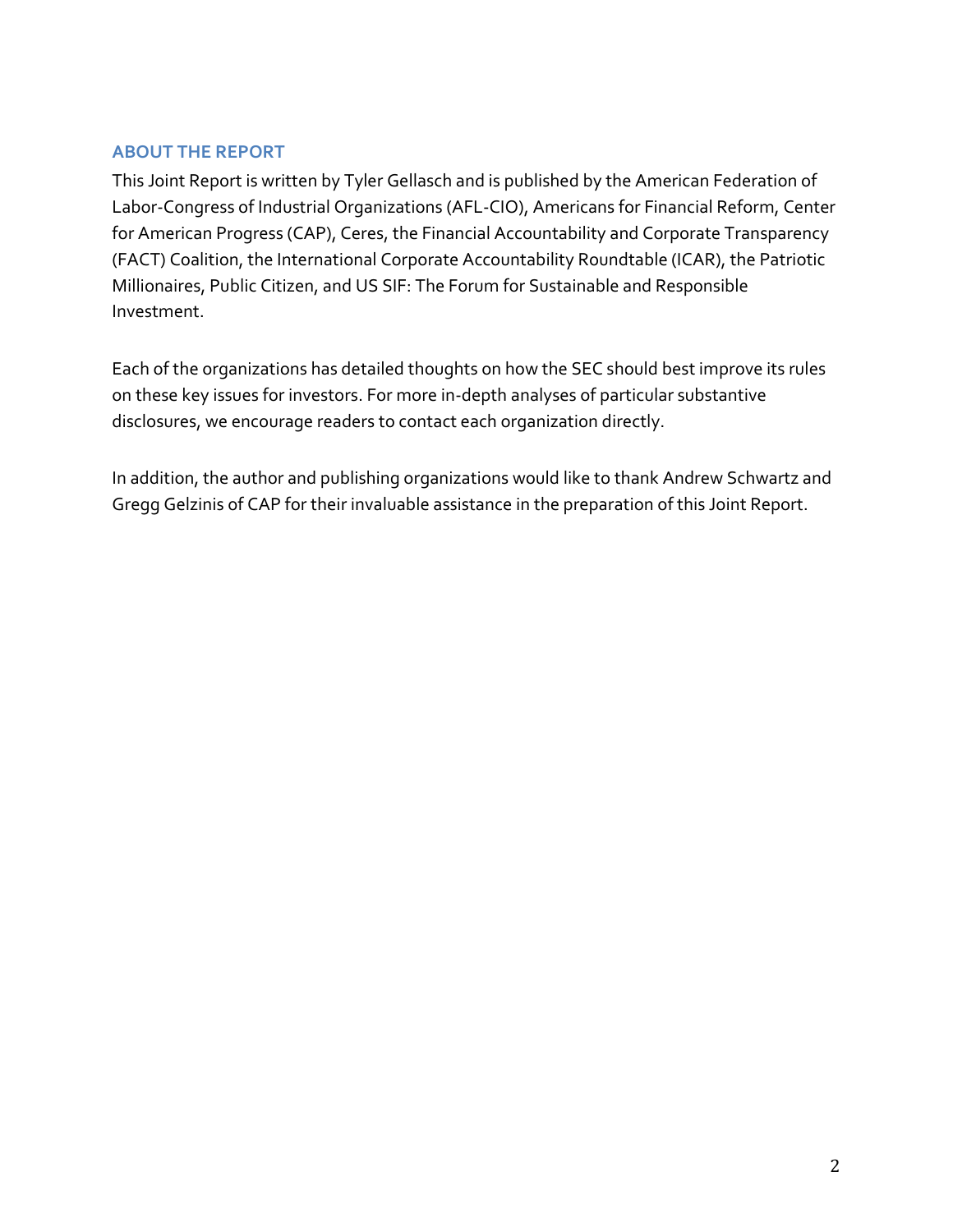

#### **ABOUT THE AMERICAN FEDERATION OF LABOR AND CONGRESS OF INDUSTRIAL ORGANIZATIONS**

The AFL-CIO is the umbrella federation for U.S. labor unions, including 56 unions, representing 12.5 million union members. Union-sponsored and Taft-Hartley pension and benefit plans hold more than \$647 billion in assets. Union members also participate in the capital markets as individual investors and as participants in pension plans sponsored by corporate and public-sector employers. For more information, visi[t www.aflcio.org.](http://www.aflcio.org/)

# **Americans for<br>Financial Reform**

#### **ABOUT AMERICANS FOR FINANCIAL REFORM**

Americans for Financial Reform is a nonpartisan and nonprofit coalition of more than 200 civil rights, consumer, labor, business, investor, faith-based, and civic and community groups. Formed in the wake of the 2008 crisis, we are working to lay the foundation for a strong, stable, and ethical financial system — one that serves the economy and the nation as a whole. For more information, visit www.ourfinancialsecurity.org.



#### **ABOUT THE CENTER FOR AMERICAN PROGRESS**

The Center for American Progress is an independent nonpartisan policy institute that is dedicated to improving the lives of all Americans, through bold, progressive ideas, as well as strong leadership and concerted action. Our aim is not just to change the conversation, but to change the country. For more information, visi[t www.americanprogress.org.](http://www.americanprogress.org/)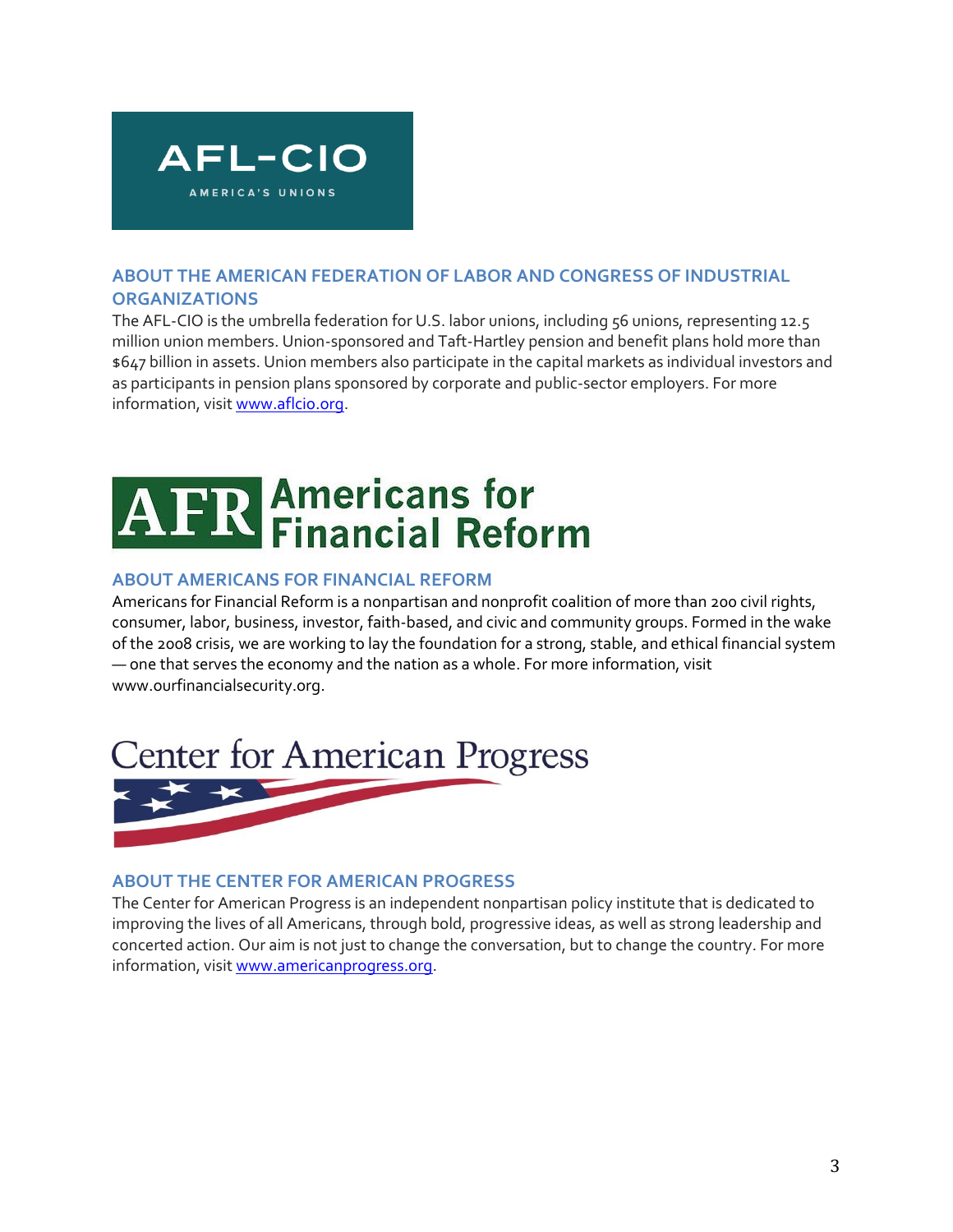

#### **ABOUT CERES**

Ceres is a non-profit organization that is mobilizing many of the world's largest investors and companies to take stronger action on climate change, water scarcity and other global sustainability challenges. Ceres coordinates the Investor Network on Climate Risk, a group of over 120 institutional investors managing over \$14 trillion assets focused on the business risks and opportunities of climate change. Ceres also engages with 100-plus companies, many of them Fortune 500 firms, committed to sustainable business practices and the urgency for strong climate and clean energy policies. For more information, visit [www.ceres.org.](http://www.ceres.org/)



FACTCOALITION<br>Financial Accountability & Corporate Transparency

#### **ABOUT FINANCIAL ACCOUNTABILITY AND CORPORATE TRANSPARENCY (FACT) COALITION**

Founded in 2011, the *Financial Accountability and Corporate Transparency (FACT) Coalition* is a nonpartisan alliance of more than 100 state, national, and international organizations working toward a fair tax system that addresses the challenges of a global economy and promotes policies to combat the harmful impacts of corrupt financial practices. More information about the coalition can be found on the FACT Coalition website at [www.thefactcoalition.org.](http://www.thefactcoalition.org/)



international corporate<br>accountability roundtable

#### **ABOUT INTERNATIONAL CORPORATE ACCOUNTABILITY ROUNDTABLE (ICAR)**

The International Corporate Accountability Roundtable (ICAR) is a civil society organization working to ensure that governments create, implement, and enforce laws and policies to protect against businessrelated human rights abuses. For more information, visi[t www.icar.ngo.](http://www.icar.ngo/)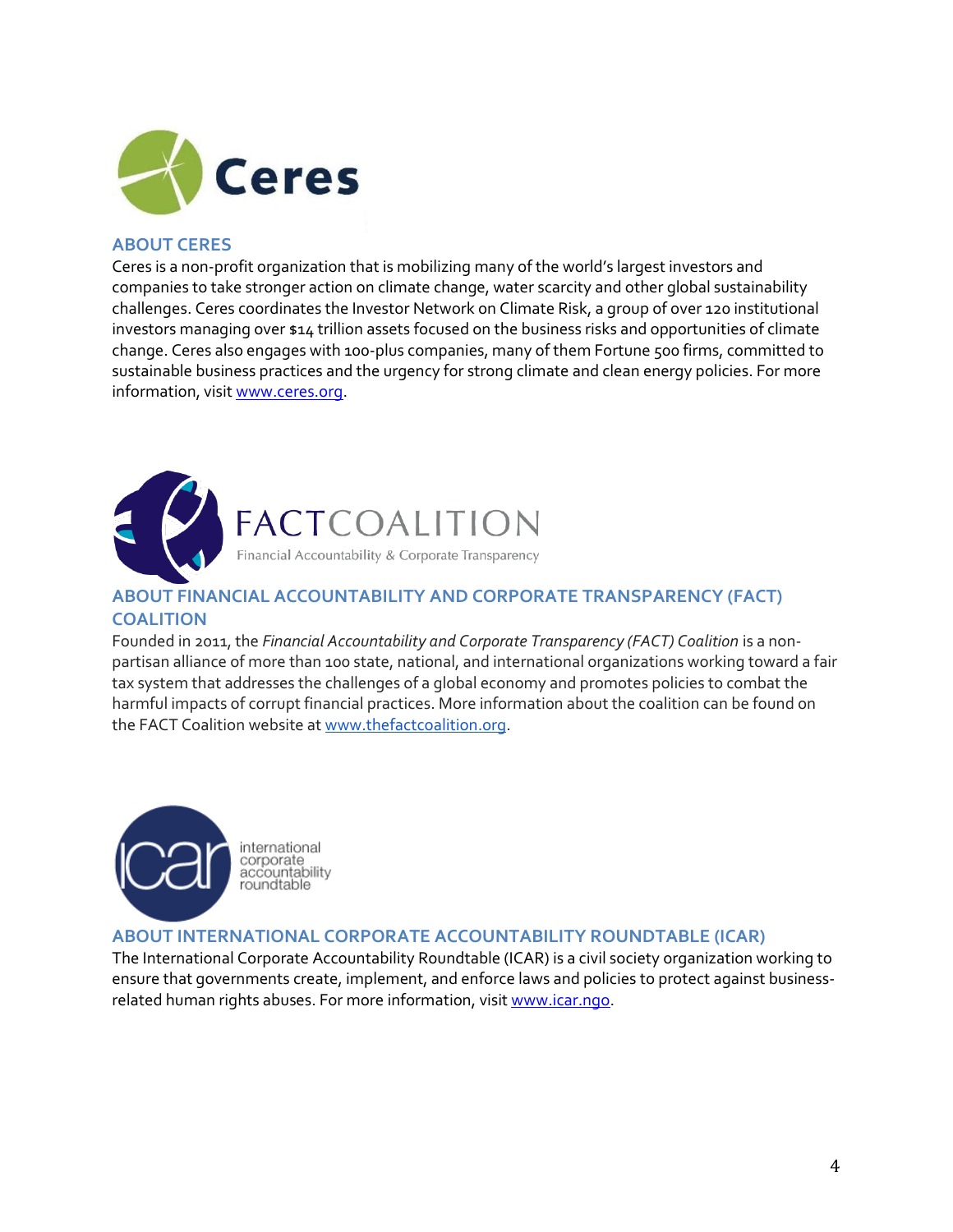### **PATRIOTIC FUNILLIONAIRES ABOUT PATRIOTIC MILLIONAIRES**

The Patriotic Millionaires is a group of high-net worth Americans who are committed to building a more prosperous, stable, and inclusive nation. The diverse membership individuals includes entrepreneurs, chief executives, philanthropic leaders, activists, tech innovators, and academics. From Wall Street to Silicon Valley and everywhere in between, the group works at local, state, and national levels to advocate for practical economic policies that will benefit all Americans. For more information, visit [www.patrioticmillionaires.org.](http://www.patrioticmillionaires.org/)



[Public Citizen's](http://www.citizen.org/Page.aspx?pid=5812) mission is to fight on behalf of all Americans to make sure government works for the people. We accept no government or corporate money and have 400,000 members and supporters nationwide. Since our founding in 1971, we have delved into an array of areas, but our work on each issue shares an overarching goal: to ensure that all citizens are represented in the halls of power. For four decades, we have proudly championed citizen interests before Congress, the executive branch agencies and the courts, working on a range of issues, from transparency, to financial reform, to healthcare, to civil justice, to climate change and more. Public Citizen also co-chairs the [Corporate](http://corporatereformcoalition.org/)  [Reform Coalition,](http://corporatereformcoalition.org/) an organization made up of more than 85 investors, academics, securities experts, and NGOs focused on ensuring that the Securities and Exchange Commission (SEC) promulgates [the](https://www.sec.gov/comments/4-637/4-637.shtml)  [most demanded rulemaking](https://www.sec.gov/comments/4-637/4-637.shtml) in its history, the requirement that public companies disclose their political spending. For more information, visit [www.citizen.org.](http://www.citizen.org/)



The Forum for Sustainable and Responsible Investment

**ABOUT US SIF: THE FORUM FOR SUSTAINABLE AND RESPONSIBLE INVESTMENT** 

The Forum for Sustainable and Responsible Investment is the leading voice advancing sustainable, responsible and impact investing across all asset classes. Our mission is to rapidly shift investment practices towards sustainability, focusing on long-term investment and the generation of positive social and environmental impacts. US SIF seeks to ensure that environmental, social and governance impacts are meaningfully assessed in all investment decisions to result in a more sustainable and equitable society, including well-functioning financial markets, which depend on accurate information. US SIF's 300+ members collectively represent more than \$3 trillion in assets under management or advisement and include money managers/mutual funds; foundations and other asset owners; research, data and index providers; financial planners, advisors and investment consultants; community development institutions and non-profit organizations. For more information, see www.ussif.org.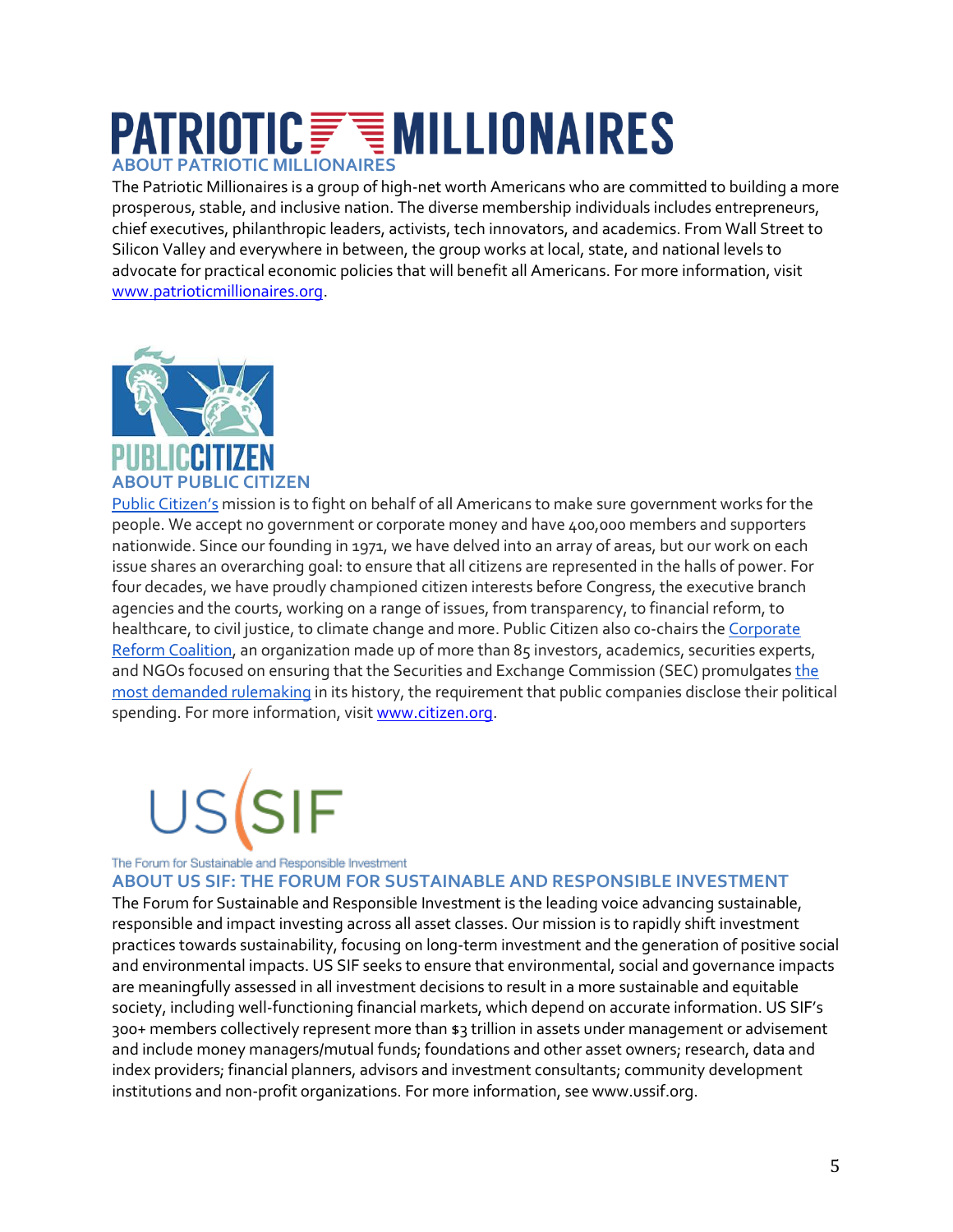## **Contents**

| Background on Companies' Disclosure Requirements 12                |
|--------------------------------------------------------------------|
| "Disclosure Overload", "Disclosure Effectiveness", and the Concept |
|                                                                    |
|                                                                    |
| The Two Camps: Those Who Read Disclosures Versus Those Who Make    |
|                                                                    |
|                                                                    |
|                                                                    |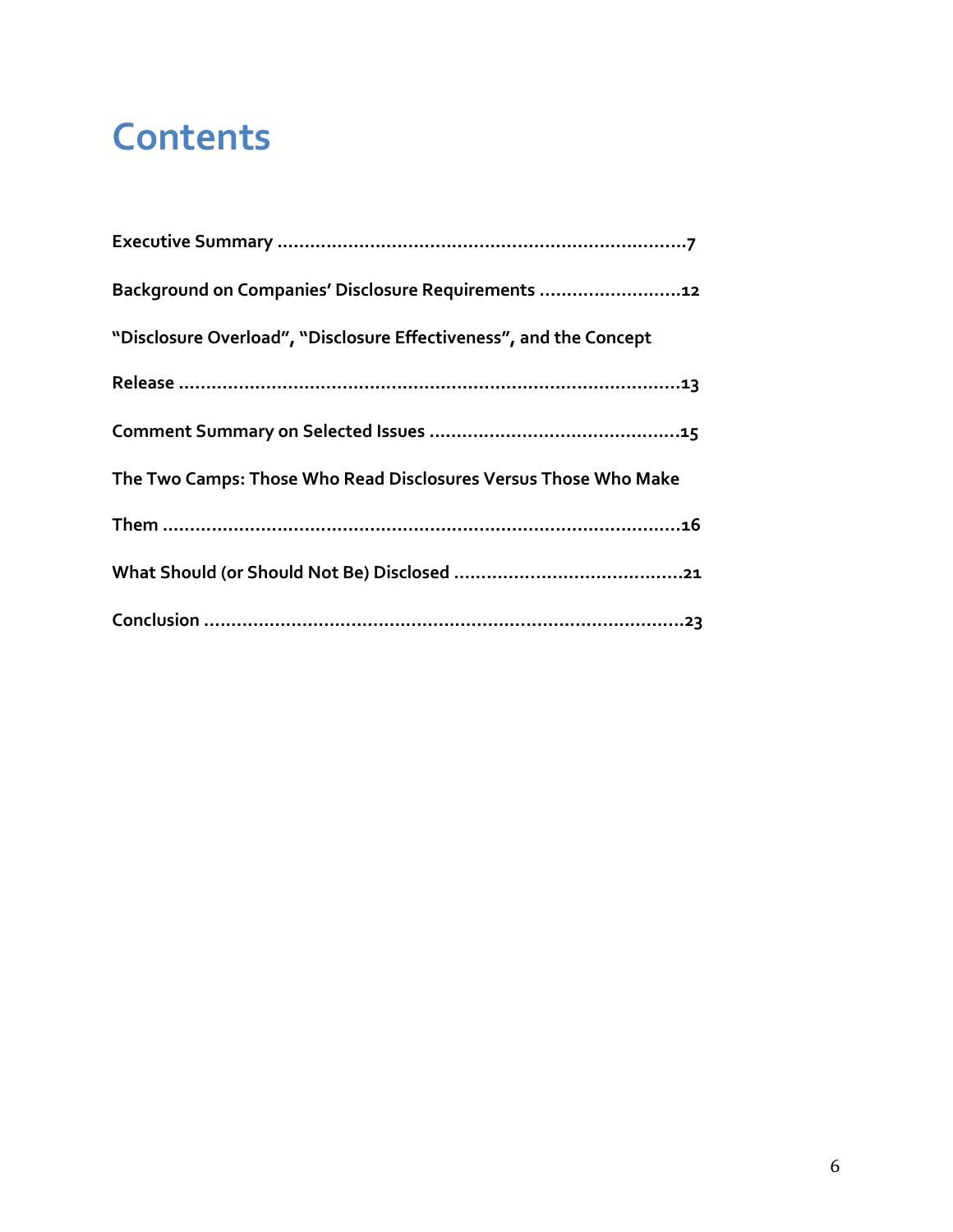### **Executive Summary**

 $\overline{a}$ 

Investors, the public, and regulators must be informed and empowered to address the great challenges facing our companies, our country, and the world. Information and transparency are essential.

The federal securities laws administered by the Securities and Exchange Commission (SEC) have brought a level of transparency to U.S. public markets for over eighty years. Yet, our world has changed in that time. Whether these issues are climate change, human rights, tax, political spending, or workforce matters; investors and the public are increasingly demanding transparency on a wider range of environmental, social, and governance (ESG) issues than ever before. Fortunately, modern technologies permit stakeholders to process far more information than ever before. Yet despite this demand for more information, and the increased capabilities of investors to utilize it, the SEC has nevertheless declined to meaningfully update its ESG disclosure requirements for decades.<sup>1</sup>

Change is occurring, though. On the one hand, an array of private efforts to obtain additional information on ESG matters, combined with a growing desire among some corporations to engage in sustainable and responsible practices, has resulted in diverse new channels for the dissemination of ESG information.<sup>2</sup> Albeit, this information is not standardized, balanced, complete, even sometimes reliable. Yet these trends show that some corporations have already put in processes to collect and disseminate a range of ESG disclosures.

At the same time, increasing investor interest, growing business complexity, more active public pressure, and other factors have spurred a growth in the volume of disclosure documents. Annual filings that were once dozens of pages may now be hundreds of pages long. Some of this growth relates to ESG issues. But much of the new volume of disclosure has not resulted in more or better information. Instead, many disclosures lack specificity, metrics,

<sup>2</sup> See, for example, Governance and Accountability Institute, Inc., *Eighty One Percent (81%) of the S&P 500 Index Companies Published Corporate Sustainability Reports in 2015*, Mar. 15, 2016, available at [http://www.ga-institute.com/nc/issue-master-system/news-details/article/flash-report-eighty-one](http://www.ga-institute.com/nc/issue-master-system/news-details/article/flash-report-eighty-one-percent-81-of-the-sp-500-index-companies-published-corporate-sustainabi.html)[percent-81-of-the-sp-500-index-companies-published-corporate-sustainabi.html;](http://www.ga-institute.com/nc/issue-master-system/news-details/article/flash-report-eighty-one-percent-81-of-the-sp-500-index-companies-published-corporate-sustainabi.html) CDP, CDP Climate Report 2015: The mainstreaming of low-carbon on Wall Street, Nov. 2015, available at [https://www.cdp.net/en/research/global-reports/global-climate-change-report-2015.](https://www.cdp.net/en/research/global-reports/global-climate-change-report-2015) See also Michael Porter and Michael Kramer, "Creating Shared Value," *Harvard Business Review*, Jan.-Feb. 2011, available at [https://hbr.org/2011/01/the-big-idea-creating-shared-value.](https://hbr.org/2011/01/the-big-idea-creating-shared-value)

<sup>&</sup>lt;sup>1</sup> The primary rule for most companies' disclosure obligations, Regulation S-K, was adopted in 1982. Adoption of Integrated Disclosure System, Securities and Exchange Commission, 47 Fed. Reg. 11380 (Mar. 16, 1982).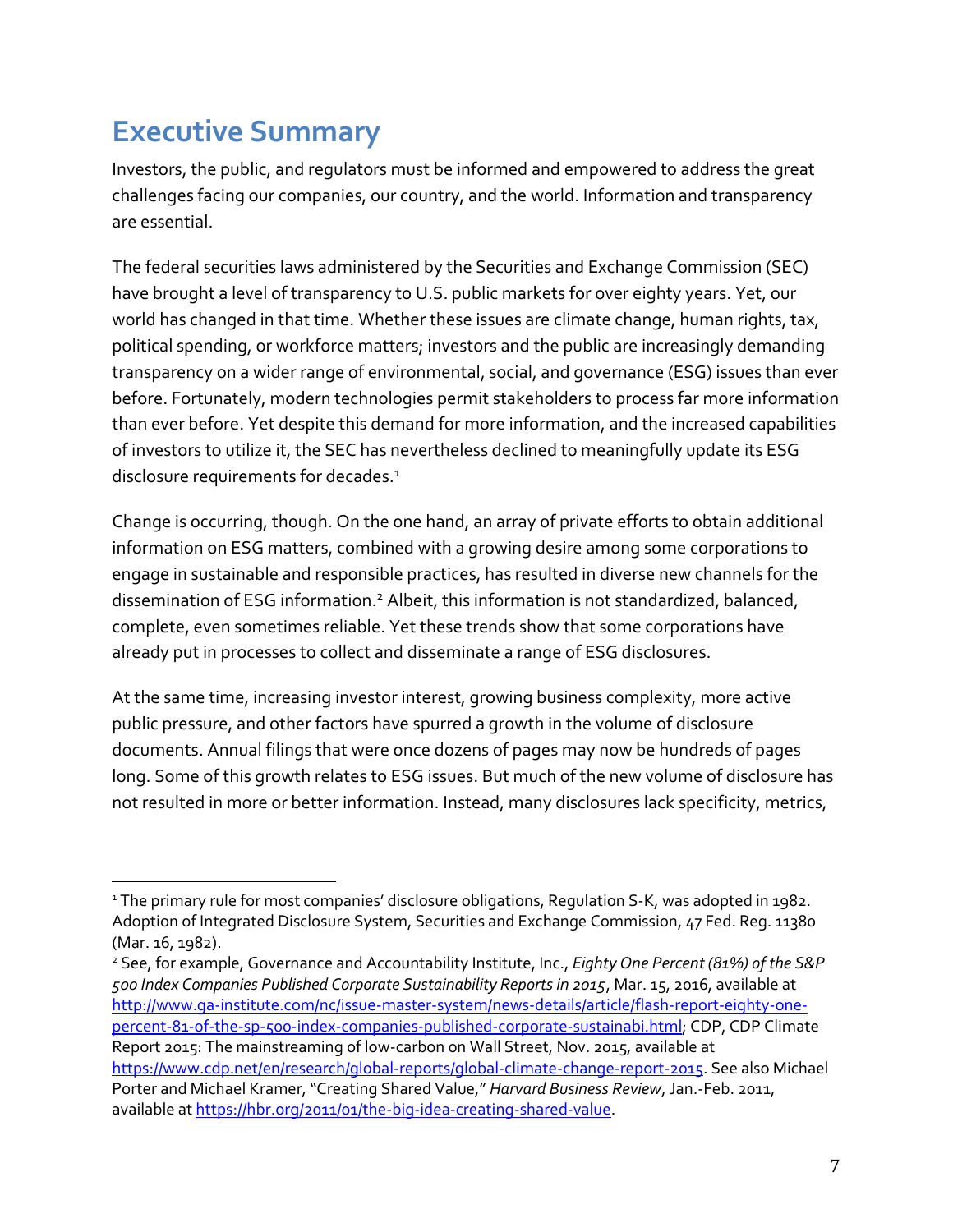and standards, and are not readily comparable across companies, much less industries. Boilerplate language is common.<sup>3</sup>

Unsurprisingly, all sides are frustrated. Companies and their service providers highlight the costs of sprawling disclosure documents and question the utility of them. Investors and the public simultaneously highlight how the patchwork of disclosures means they are still not receiving the information they need.

### We can all do better.

 $\overline{a}$ 

Investors and the public would benefit from more and better disclosures to make informed decisions. Companies and their service providers would appreciate a standardized process with a more level playing field. Stakeholders on all sides have pressed the SEC to step into the void.

After taking the helm of the SEC in 2013, Chair Mary Jo White began what has subsequently come to be called the "Disclosure Effectiveness" Initiative to identify and reform corporate disclosure requirements. Since early 2014, the SEC has openly sought public comments on what it should do, and over 9,835 commenters have responded with their thoughts.<sup>4</sup>

Two years after it formally kicked off its "Disclosure Effectiveness" review, on April 13, 2016, the SEC issued a Concept Release on whether and how it should change its core disclosure rules.<sup>5</sup> In that Concept Release, the SEC asked for public feedback on the frequency and formats of companies' disclosures, accounting practices and standards, and the substantive areas that should be disclosed, including a section on sustainability. This report briefly walks through the purpose of the Concept Release and the public response to it.

The overwhelming response to the Concept Release seems to reflect an enormous pent up demand by disclosure recipients for more and better disclosure. As of August 16, 2016, the SEC

<sup>&</sup>lt;sup>3</sup> Letter from Stephen P. Percoco, Lark Research, Inc. to Brent J. Fields, SEC, July 24, 2016, ("Few people have the time to read all of those pages, but it is also true that because many of those pages are boilerplate, regular readers of those reports usually need not read all of those pages. Consequently, there are few calls from professional security analysts to cut pages from SEC filings."), available at [https://www.sec.gov/comments/s7-06-16/s70616-317.pdf;](https://www.sec.gov/comments/s7-06-16/s70616-317.pdf) see also Letter from Sustainability Accounting Standards Board (SASB) to Brent J. Fields, SEC, July 1, 2016, ("More than 40 percent of all 10-K disclosure on sustainability topics consists of boilerplate language."), available at [https://www.sec.gov/comments/s7-06-16/s70616-25.pdf.](https://www.sec.gov/comments/s7-06-16/s70616-25.pdf)

<sup>4</sup> SEC, Comments on Disclosure Effectiveness, available a[t https://www.sec.gov/comments/disclosure](https://www.sec.gov/comments/disclosure-effectiveness/disclosureeffectiveness.shtml)[effectiveness/disclosureeffectiveness.shtml.](https://www.sec.gov/comments/disclosure-effectiveness/disclosureeffectiveness.shtml)

<sup>5</sup> Business and Financial Disclosure Required by Regulation S-K, Securities and Exchange Commission, 81 Fed. Reg. 23915, (Apr. 22, 2016) (hereinafter, the "Concept Release").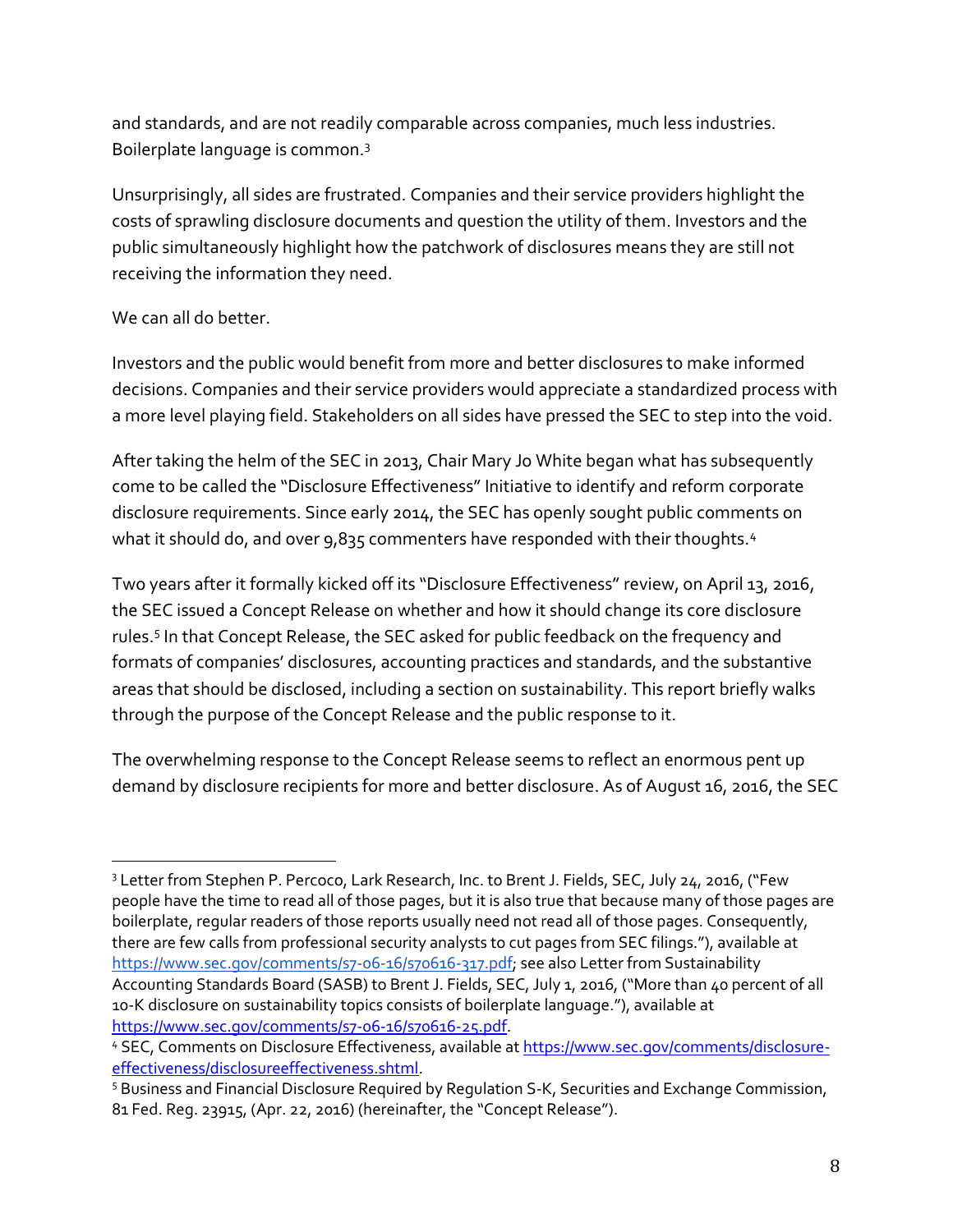had received 26,512 comments in response to its Concept Release.<sup>6</sup> By way of comparison, of the 161 major proposals by the SEC since 2008, only six (less than 4 percent) have received more than 25,000 comments.<sup>7</sup> In fact, the median number of comments received during this period was just forty-five. The existence of this broad public engagement, including through two public campaigns, is meaningful in showing significant public interest in what many might consider an obscure regulatory topic.<sup>8</sup>

*Commenters expressed clear support for expanded and enhanced disclosures*. Support came from a wide range of sources: institutional investment managers, individual investors, public pension funds, research analysts, public interest advocates, individual members of the public, academics, trade associations, standards setting organizations, accountants, members of Congress, and even other government entities. Overall, these commenters tended to be the recipients of companies' disclosures, those the SEC is institutionally charged to protect.

 $\overline{a}$  $6$  Numerical calculations in this report were arrived at through a review of the publicly available comments listed on the SEC's website by the author, with research assistance provided by the Center for American Progress and input from the sponsoring organizations. Comments were subjectively characterized thereafter as for or against expanded or improved disclosures of particular issues based on the author's best interpretation of the text of the letters.

<sup>&</sup>lt;sup>7</sup> For the purposes of this Report, we have identified major proposals as rule proposals, Concept Releases, and interim final rules. We have excluded all rule filings by self-regulatory organizations, which total more than 1200 filings per year.

<sup>&</sup>lt;sup>8</sup> While some may seek to undermine or dismiss these comments due to their more generalized nature, we do not. Rather, the fact that a topic as obscure and complex to investors and the public as SEC disclosure rules garnered significant interest demonstrates the power of these issues. Each individual comment, including those filed through public campaigns, represents a person's commitment of time, energy, and even reputation. These commenters care enough about these matters to seek to have their voice be heard by a governmental body. The SEC should not simply listen to only commenters who have extremely technical expertise or sufficient wealth to afford sophisticated legal counsel on these matters. That said, we also note similar submissions were not just a result of the public interest campaigns. Significant portions of submissions from various trade associations in opposition to certain disclosure enhancements similarly appear to borrow heavily from one another. While the number of comments on an issue is important to keep in mind, that should also not be the only focus. Rather, the SEC should also note the types of comments, as well as the perspectives being brought by the various commenters. As demonstrated below, when viewed through this lens, a clear pattern emerges. Users of disclosures tended to want more and better disclosures while a handful of companies who are responsible for making disclosures and their service providers and representatives offered resistance.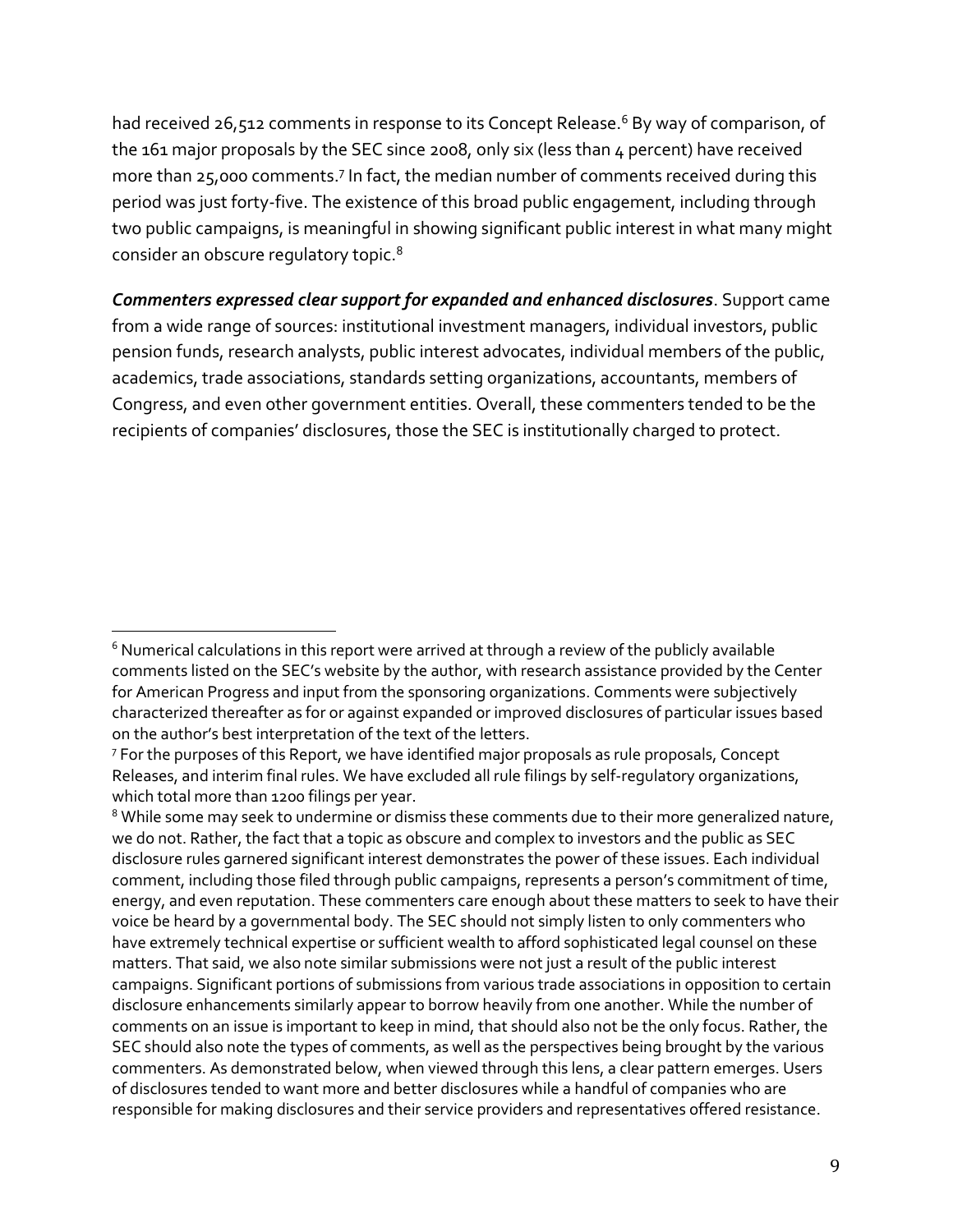A handful of commenters called for "streamlining" or eliminating disclosures. These commenters were a small handful of companies,<sup>9</sup> professional services providers<sup>10</sup> or associations representing companies.<sup>11</sup> Not representative of the growing consensus around sustainable corporate practices, these commenters were notable for their connections to a small handful of industries, such as oil and gas, chemicals, financial services, and insurance. These commenters generally tend to be the parties making the disclosures or their representatives.<sup>12</sup>

Some of the most-discussed substantive areas raised by commenters included disclosures related to:

- taxes, which were discussed in 26,287 comments;
- environmental/climate change, which were discussed in 10,113 comments;
- political spending, which was discussed in 9,994 comments;
- human capital and workforce issues, which were discussed in 48 comments;
- human rights, which was discussed in 46 comments; and
- financial stability risks, in particular from derivatives, which were discussed in 20 comments.

Clearly, these issues were important to commenters. In this report, a wide range of organizations focused on empowering investors, improving the economy, and advancing the public interest come together with those thousands of commenters to call on the SEC to modernize its rules. Investors, the public, and regulators need more information about what their companies are doing, and standardization is critical. By modernizing its rules, the SEC can

<sup>9</sup> See, e.g., Letter from Exxon Mobil Corporation to Brent J. Fields, SEC, Aug. 9, 2016, available at <https://www.sec.gov/comments/s7-06-16/s70616-355.pdf> (hereinafter, "Exxon Mobil Letter"); Letter from PNC Financial Services Group to Brent J. Fields, SEC, July 21, 2016, available at [https://www.sec.gov/comments/s7-06-16/s70616-227.pdf.](https://www.sec.gov/comments/s7-06-16/s70616-227.pdf)

<sup>&</sup>lt;sup>10</sup> Letter from Davis Polk & Wardwell, LLP, to Brent J. Fields, SEC, July 22, 2016, ("[W]e work regularly with registrants of all sizes and business complexity, often beginning prior to their initial public offerings and continuing long after they have become large accelerated filers. We are often on the front line helping management understand and comply with their disclosure obligations."), available at <https://www.sec.gov/comments/s7-06-16/s70616-313.pdf> (hereinafter, "Davis Polk Letter"). <sup>11</sup> See, e.g., Letter from American Petroleum Institute to Brent J. Fields, SEC, July 21, 2016, available at

[https://www.sec.gov/comments/s7-06-16/s70616-203.pdf.](https://www.sec.gov/comments/s7-06-16/s70616-203.pdf)

<sup>&</sup>lt;sup>12</sup> One notable exception was a letter from fourteen States Attorneys General, who sent a comment urging the SEC to "reject the invitation to allow itself to be used as a tool to promote such special interests." Letter from the Attorneys General of 14 states, to Brent J. Fields, SEC, July 21, 2016, available at<https://www.sec.gov/comments/s7-06-16/s70616-289.pdf> (hereinafter, "States Attorneys General Letter"). Notably, all of the Attorneys General who sent the letter are separately suing the federal government to stop the implementation of Environmental Protection Agency rules.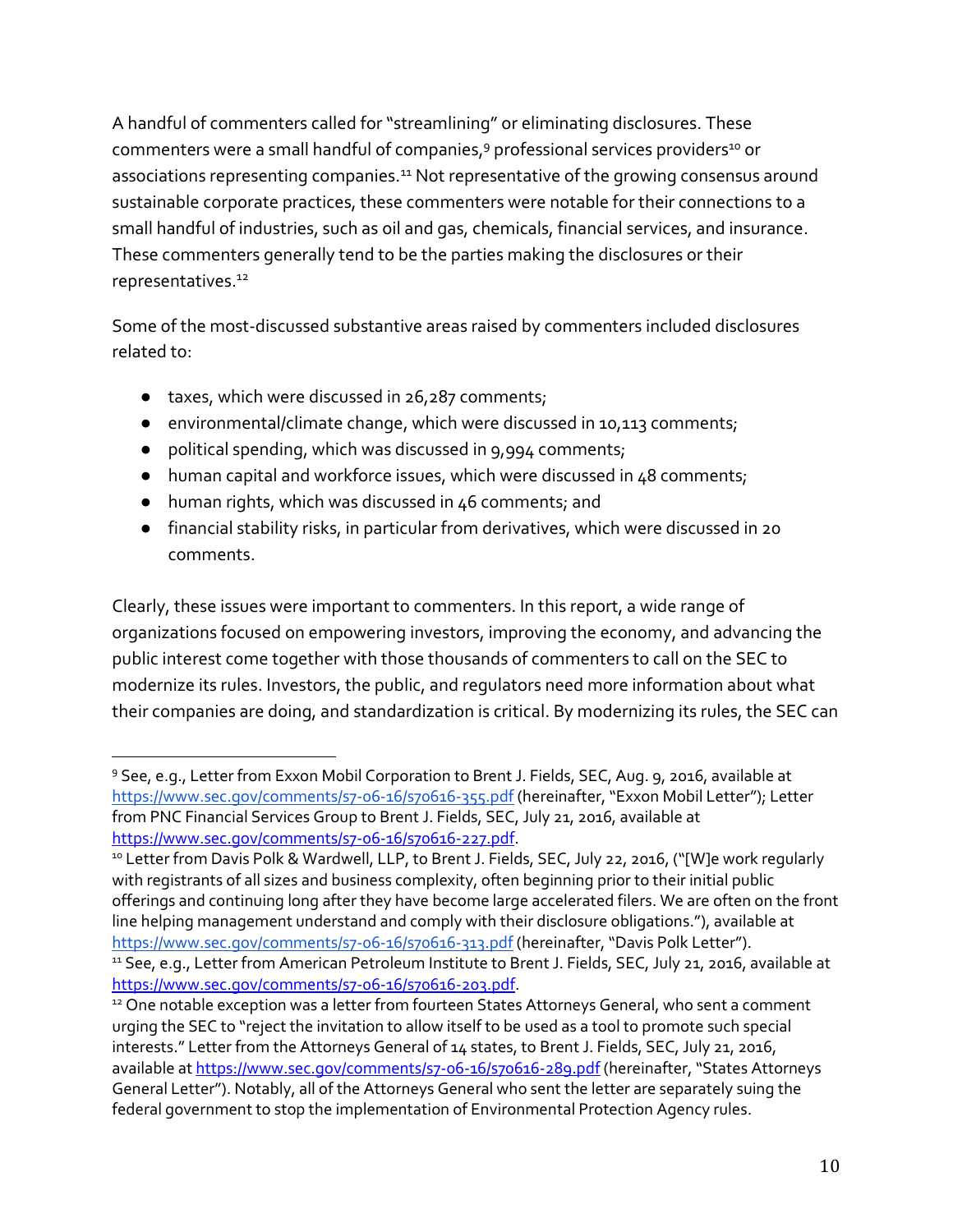better fulfill its mission and mandate through better aligning the financial markets incentives with the long-term public interest on which our economy, our country, and our world depend.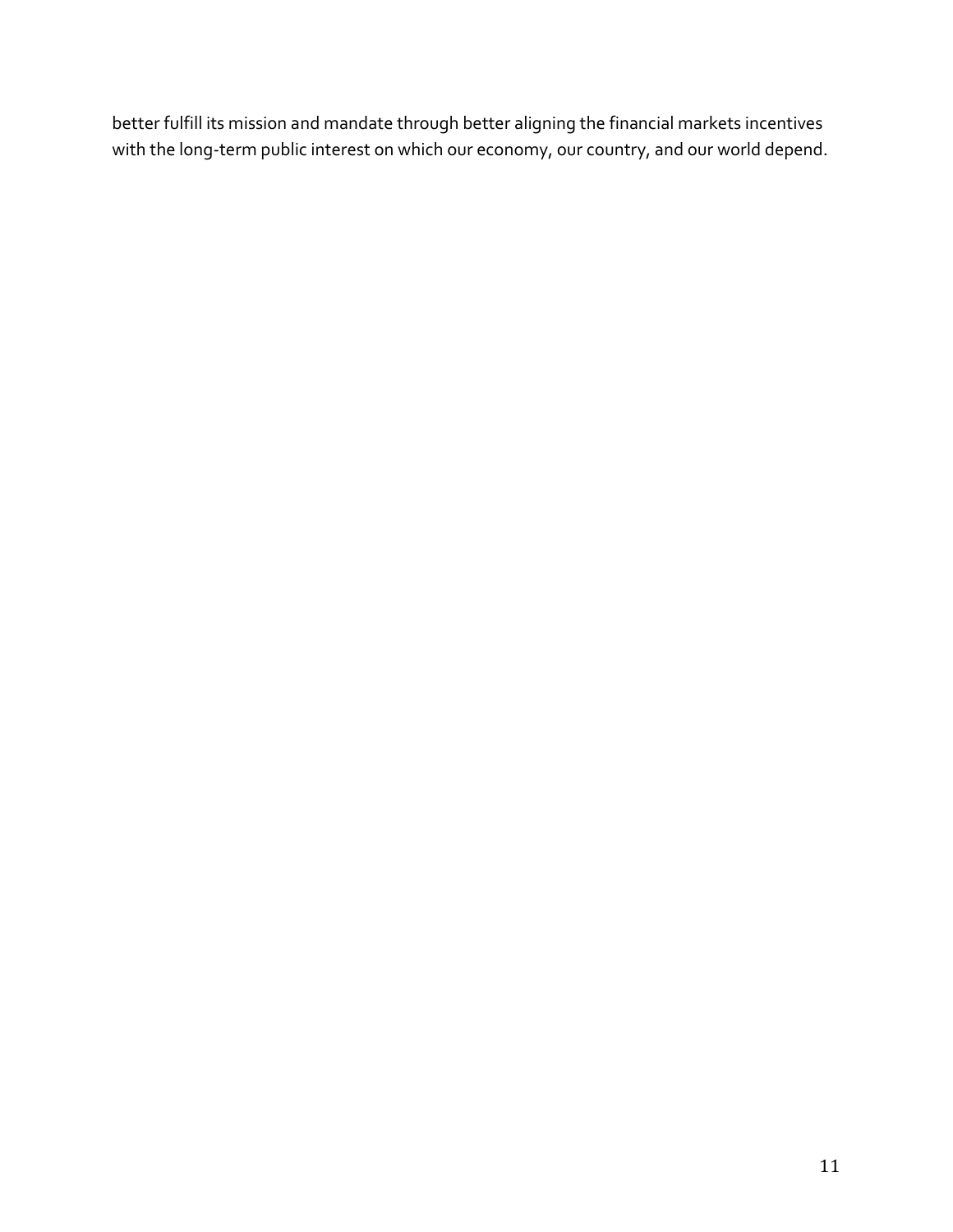### **Background on Companies' Disclosure Requirements**

The federal securities laws and the SEC exist, in large part, to ensure that investors, the public, and regulators have the information they need about how companies are structured, how they operate, and what they do. As such, the antifraud provisions of the federal securities laws demand complete and accurate disclosure of information that would "significantly alter" the "total mix" of information for a "reasonable investor."<sup>13</sup>

The SEC has adopted specific rules to flesh out this obligation which require companies to disclose selected information when they sell shares to the public and in quarterly, annual, and episodic reports thereafter. Regulation S-K, which was adopted in 1982, provides the general framework for these disclosures.<sup>14</sup> It requires basic disclosures about the business' property, legal proceedings against it, its financial condition, its owners and management, its governance, and other facts. Regulation S-K has not been revised significantly in years.

l

<sup>13</sup> *TSC Industries Inc., v. Northway, Inc*., 426 U.S. 438 (1976).

<sup>&</sup>lt;sup>14</sup> Adoption of Integrated Disclosure System, Securities and Exchange Commission, 47 Fed. Reg. 11380 (Mar. 16, 1982).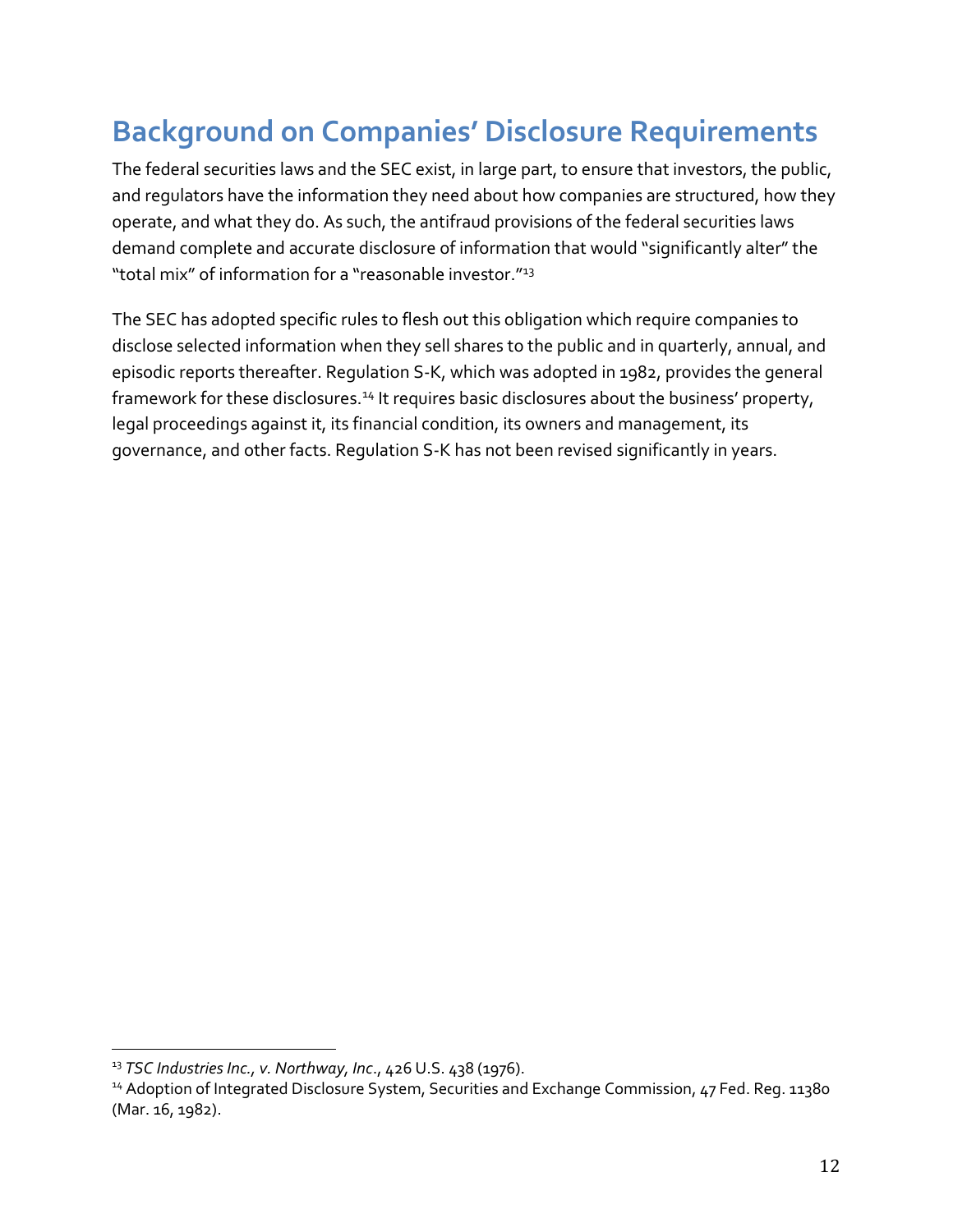### **"Disclosure Overload", "Disclosure Effectiveness", and the Concept Release**

Shortly after taking leadership of the SEC, Chair Mary Jo White began efforts with the SEC to review and overhaul the agency's disclosure requirements for companies. In a speech to corporate directors in late 2013, Chair White explained that, as a former corporate director herself, she believed that the agency should peel back companies' disclosure obligations and reduce "information overload"<sup>15</sup> for investors. As Chair White put it:

I am raising the question here and internally at the SEC as to whether investors need and are optimally served by the detailed and lengthy disclosures about all of the topics that companies currently provide in the reports they are required to prepare and file with us.

When disclosure gets to be "too much" or strays from its core purpose, it could lead to what some have called "information overload" – a phenomenon in which ever-increasing amounts of disclosure make it difficult for an investor to wade through the volume of information she receives to ferret out the information that is most relevant. $16$ 

A few months later, the SEC formally announced its "Disclosure Effectiveness" Initiative and began seeking public comments on its corporate disclosure rules. Since early 2014, over 9,835 commenters have responded with their thoughts.<sup>17</sup>

On April 13, 2016, the SEC issued the Concept Release outlining several potential disclosure reforms. The Concept Release, while ostensibly limited to just the business and financial disclosure elements of Regulation S-K, is nevertheless quite lengthy, composed of 341 pages and 340 enumerated questions.<sup>18</sup> Comments were ostensibly due within sixty days, but are still trickling in.

The Concept Release covers everything from companies' accounting practices to substantive disclosures on a wide swath of areas, including international taxes, corporate structuring, human resources practices, environmental and climate issues, and corporate stock buybacks.

[https://www.sec.gov/News/Speech/Detail/Speech/1370539878806.](https://www.sec.gov/News/Speech/Detail/Speech/1370539878806) <sup>16</sup> *Ibid.*

<sup>&</sup>lt;sup>15</sup> Speech before the National Association of Corporate Directors, The Path Forward on Disclosure, Chair Mary Jo White, Oct. 15, 2013, available at

<sup>&</sup>lt;sup>17</sup> Comments on Disclosure Effectiveness, SEC, available at [https://www.sec.gov/comments/disclosure](https://www.sec.gov/comments/disclosure-effectiveness/disclosureeffectiveness.shtml)[effectiveness/disclosureeffectiveness.shtml.](https://www.sec.gov/comments/disclosure-effectiveness/disclosureeffectiveness.shtml)

<sup>&</sup>lt;sup>18</sup> Concept Release.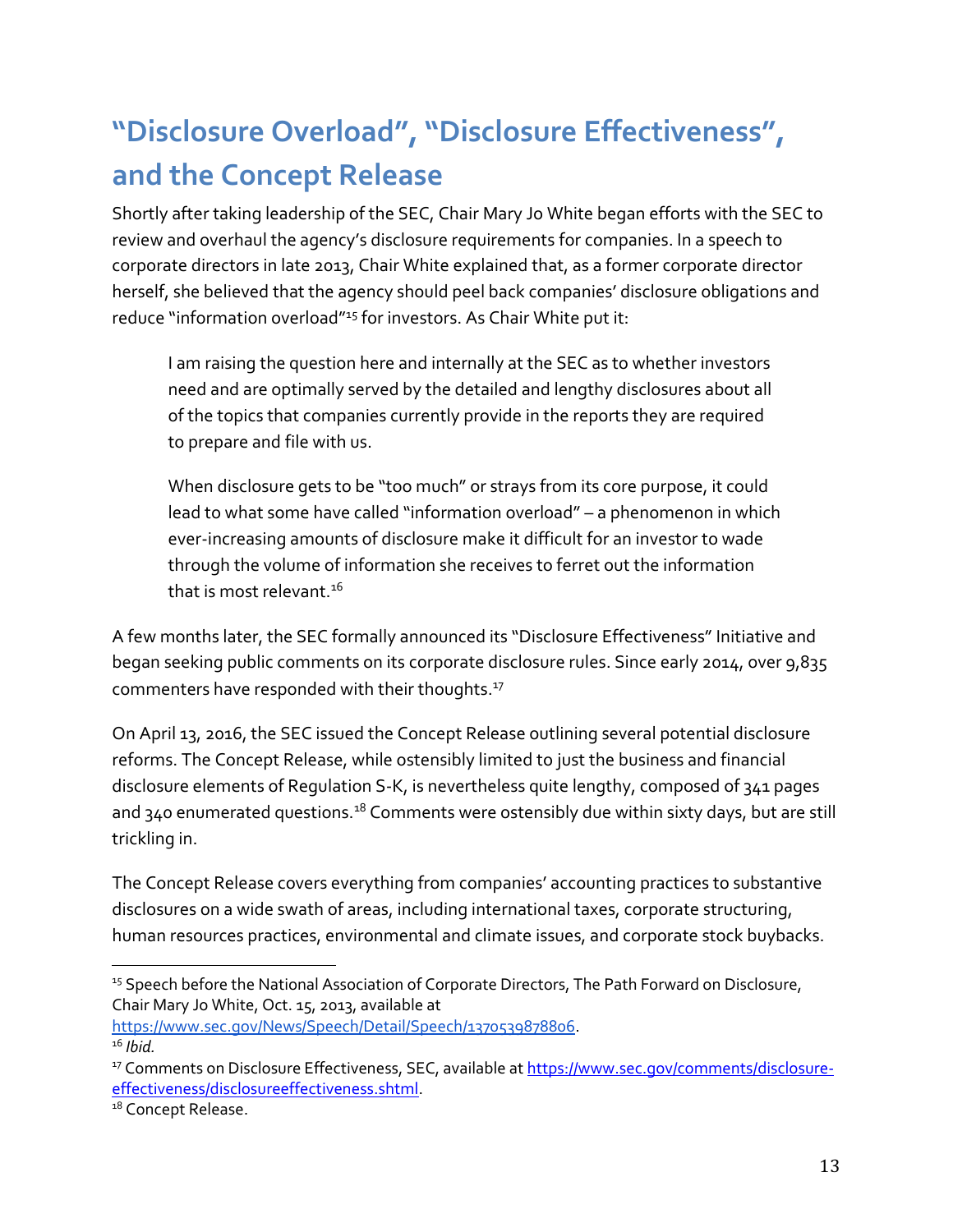Although it includes a section on sustainability, it strangely does not specifically address executive compensation or political spending disclosures (except for acknowledging in a footnote that more comments have come in on the petition calling for political disclosures than received in agency history, 1.2 million). Nevertheless, many commenters sought to address those issues.

Because the Concept Release is not a rule proposal, there is no immediate action pending. At the same time, the "Disclosure Effectiveness" project, and the Concept Release in particular, have provided the first formal opportunity in years for both disclosing parties and disclosure recipients to publicly offer their broad views on what should be disclosed and how. While the Concept Release covers most disclosure issues, several other proposed rulemakings arising out of the SEC's "Disclosure Effectiveness" initiative are currently pending.<sup>19</sup>

 $19$  For example, on July 13, 2016, the SEC proposed to reduce and eliminate a number of specific disclosure requirements, largely based on the assumption that those requirements would be captured by rules promulgated by the Financial Accounting Standards Board (FASB). Disclosure Update and Simplification, SEC, 81 Fed. Reg. 51608 (Aug. 4, 2016), available at [https://www.gpo.gov/fdsys/pkg/FR-](https://www.gpo.gov/fdsys/pkg/FR-2016-08-04/pdf/2016-16964.pdf)[2016-08-04/pdf/2016-16964.pdf](https://www.gpo.gov/fdsys/pkg/FR-2016-08-04/pdf/2016-16964.pdf). In addition, FASB is actively engaged in its own "Disclosure Effectiveness" project that would change the accounting definition of materiality and make several other significant changes to what would need to be disclosed in the financial statements. See generally, Disclosure Framework, FASB, available at

[http://www.fasb.org/cs/ContentServer?c=Page&pagename=FASB%2FPage%2FBridgePage&cid=11761](http://www.fasb.org/cs/ContentServer?c=Page&pagename=FASB%2FPage%2FBridgePage&cid=1176163875549) [63875549.](http://www.fasb.org/cs/ContentServer?c=Page&pagename=FASB%2FPage%2FBridgePage&cid=1176163875549)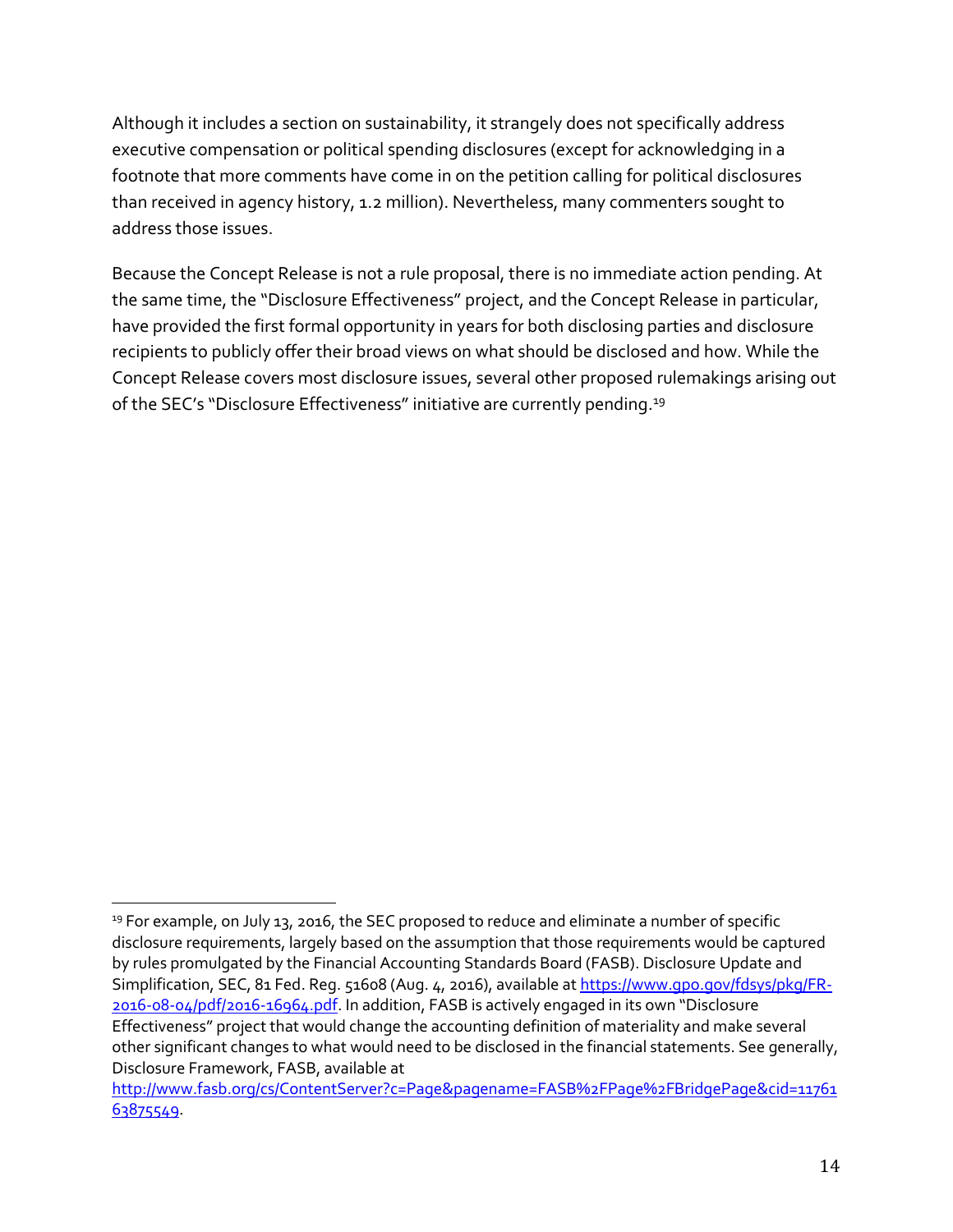### **Comment Summary on Selected Issues**

In response to its Concept Release, the SEC received 26,512 comments. In addition to 348 unique posted comments, the public also weighed in more broadly in response to two distinct public campaigns. As a result of one public interest campaign, 9,859 individual members of the public submitted copies of one form letter expressing support for enhanced disclosures on taxes, political spending, and environmental/climate sustainability issues.<sup>20</sup> As a result of a separate public interest campaign, another 16,302 individual members of the public submitted copies of another form letter expressing support for enhanced international tax disclosures.<sup>21</sup> Taking these campaigns into account, more than 99 percent of commenters supported expanding ESG disclosures.

With 26,512 comments, the Concept Release garnered more public comments than all but 5 of the  $161$  major proposals issued by the SEC since 2008.<sup>22</sup> This does not even count the thousands of rules changes filed by self-regulatory organizations (e.g., FINRA) for which the SEC solicits input each year — more than 90 percent of which receive no comments all.

Interestingly, four of those other five major proposals that received more comments related to enhancing disclosures for key areas, such as extraction payments to governments and executive compensation, while the fifth regarded the implementation of the so-called Volcker Rule, one of the highest profile parts of the Dodd-Frank Wall Street Reform and Consumer Protection Act.

In fact, during this period that covers rulemakings for the Dodd-Frank Act and the Jumpstart Our Business Startups (JOBS) Act, the median number of total comments received by the SEC was just 45. Clearly, this Concept Release struck a chord with the both investors and the public.

 $\overline{a}$ 

[https://action.citizen.org/p/dia/action/public/index.sjs?action\\_KEY=13225.](https://action.citizen.org/p/dia/action/public/index.sjs?action_KEY=13225)

<sup>21</sup> See Americans for Tax Fairness, "Demand Transparency from Tax Dodgers," available at [https://actionnetwork.org/petitions/demand-transparency-from-tax](https://actionnetwork.org/petitions/demand-transparency-from-tax-dodgers?clear_id=true&referrer=&source=email-we-can-win-this)[dodgers?clear\\_id=true&referrer=&source=email-we-can-win-this.](https://actionnetwork.org/petitions/demand-transparency-from-tax-dodgers?clear_id=true&referrer=&source=email-we-can-win-this)

<sup>&</sup>lt;sup>20</sup> See Public Citizen, "Tell the SEC Disclosure is Critical", available at

<sup>&</sup>lt;sup>22</sup> We determined "major proposals" to include all proposed rules, interim final rules, and concept releases. Calculations were made based on comments posted to the SEC's website.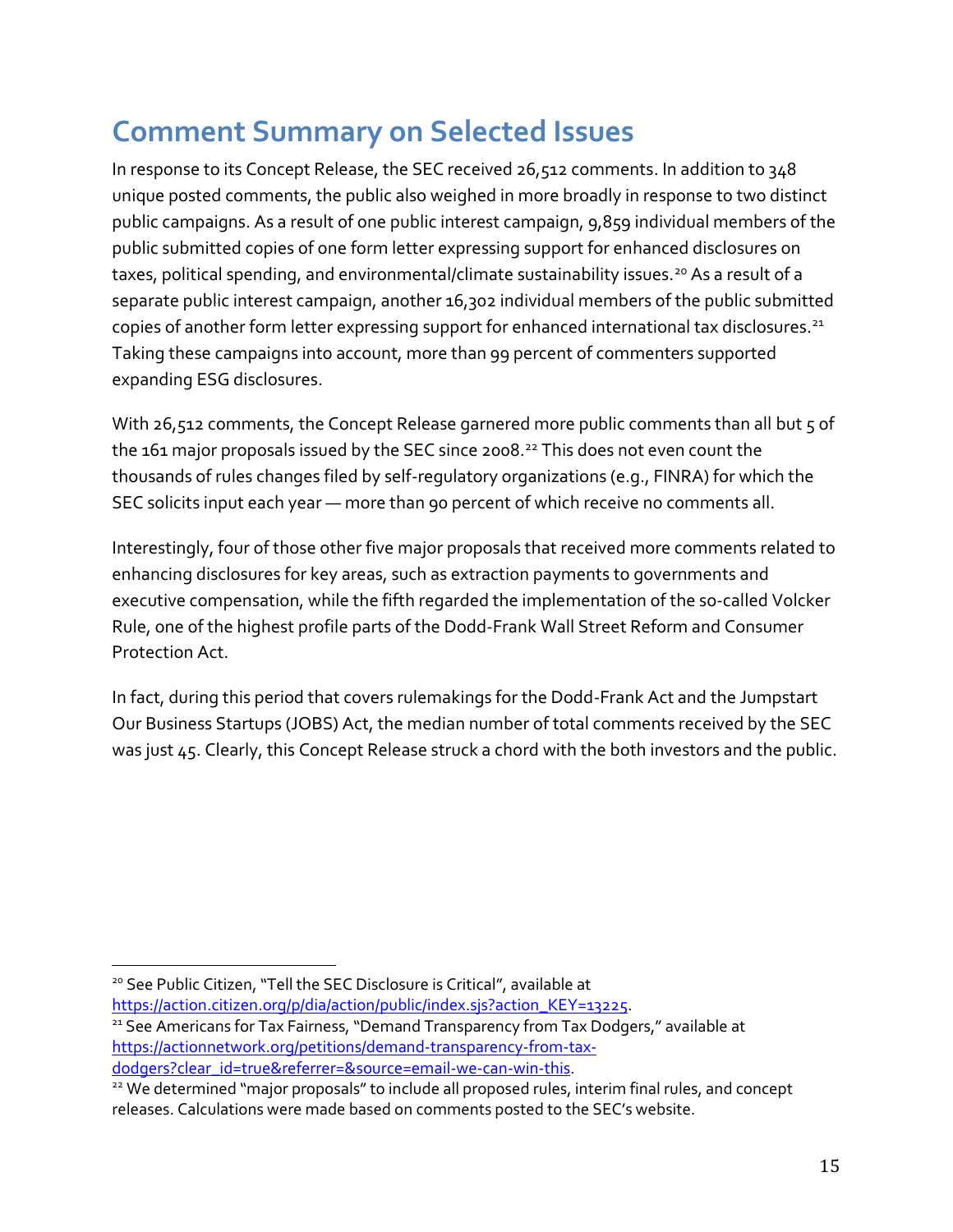### **The Two Camps: Those Who Read Disclosures Versus Those Who Make Them**

Generally speaking, the comments can be broken down into two buckets: (1) arguments for expanded and enhanced disclosures (such as by providing tax reporting on a country-bycountry basis), and (2) arguments for "streamlining" or reducing perceived burdensome disclosures (such as by narrowing the definition of "materiality" or providing greater "flexibility" for companies).<sup>23</sup>

*Comments overwhelmingly expressed support for more or better disclosures in one or more*  areas. Commenters identifying themselves as institutional investment managers,<sup>24</sup> public pension funds or trustees,<sup>25</sup> private pension funds and trustees,<sup>26</sup> religious investors,<sup>27</sup>

 $\overline{a}$ 

<https://www.sec.gov/comments/s7-06-16/s70616-267.pdf>, (hereinafter, "CalPERS Letter").

<sup>&</sup>lt;sup>23</sup> Several disclosure recipients and disclosure makers expressed objections to many companies' use of "boilerplate" disclosures. See, e.g., Letter from Andrew Friedman, AJF Financial Services, Inc. to SEC, June 3, 2016, ("Boiler plate Disclosure will not suffice, nor is it trustworthy."), available at [https://www.sec.gov/comments/s7-06-16/s70616-16.pdf;](https://www.sec.gov/comments/s7-06-16/s70616-16.pdf) see also, Letter from Tom Quaadman, U.S. Chamber of Commerce, to Brent J. Fields, SEC, July 20, 2016, ("[T]he SEC should use this opportunity to encourage registrants to eliminate boilerplate, immaterial information."), available at <https://www.sec.gov/comments/s7-06-16/s70616-173.pdf>, (hereinafter, "Chamber of Commerce Letter"),

<sup>&</sup>lt;sup>24</sup> See, e.g., Letter from British Columbia Investment Management Corporation to Brent J. Fields, SEC, July 21, 2016, (managing 121 billion Canadian dollars), available at [https://www.sec.gov/comments/s7-](https://www.sec.gov/comments/s7-06-16/s70616-288.pdf) [06-16/s70616-288.pdf.](https://www.sec.gov/comments/s7-06-16/s70616-288.pdf)

<sup>&</sup>lt;sup>25</sup> See, e.g., Letter from Thomas DiNapoli, New York State Comptroller, to Brent J. Fields, SEC, July 21, 2016, (overseeing \$178 billion), available a[t https://www.sec.gov/comments/s7-06-16/s70616-205.pdf](https://www.sec.gov/comments/s7-06-16/s70616-205.pdf) (hereinafter, "NYS Comptroller Letter"); Letter from California Public Employees Retirement System, to Brent J. Fields, SEC, July 21, 2016, (managing \$295 billion), available at

<sup>&</sup>lt;sup>26</sup> See, e.g., Letter from UAW Retiree Medical Benefits Trust to Brent J. Fields, SEC, July 15, 2016, available at [https://www.sec.gov/comments/s7-06-16/s70616-130.pdf.](https://www.sec.gov/comments/s7-06-16/s70616-130.pdf)

<sup>&</sup>lt;sup>27</sup> See, e.g., Letter from Wespath Investment Management to Brent J. Fields, SEC, July 21, 2016, (managing \$20 billion in pension assets for The United Methodist Church), available at

[https://www.sec.gov/comments/s7-06-16/s70616-272.pdf;](https://www.sec.gov/comments/s7-06-16/s70616-272.pdf) see also Letter from Priests of the Sacred Heart, US Province, to SEC, July 2, 2016 (representing religious groups investing \$600 million), available a[t https://www.sec.gov/comments/s7-06-16/s70616-177.pdf.](https://www.sec.gov/comments/s7-06-16/s70616-177.pdf)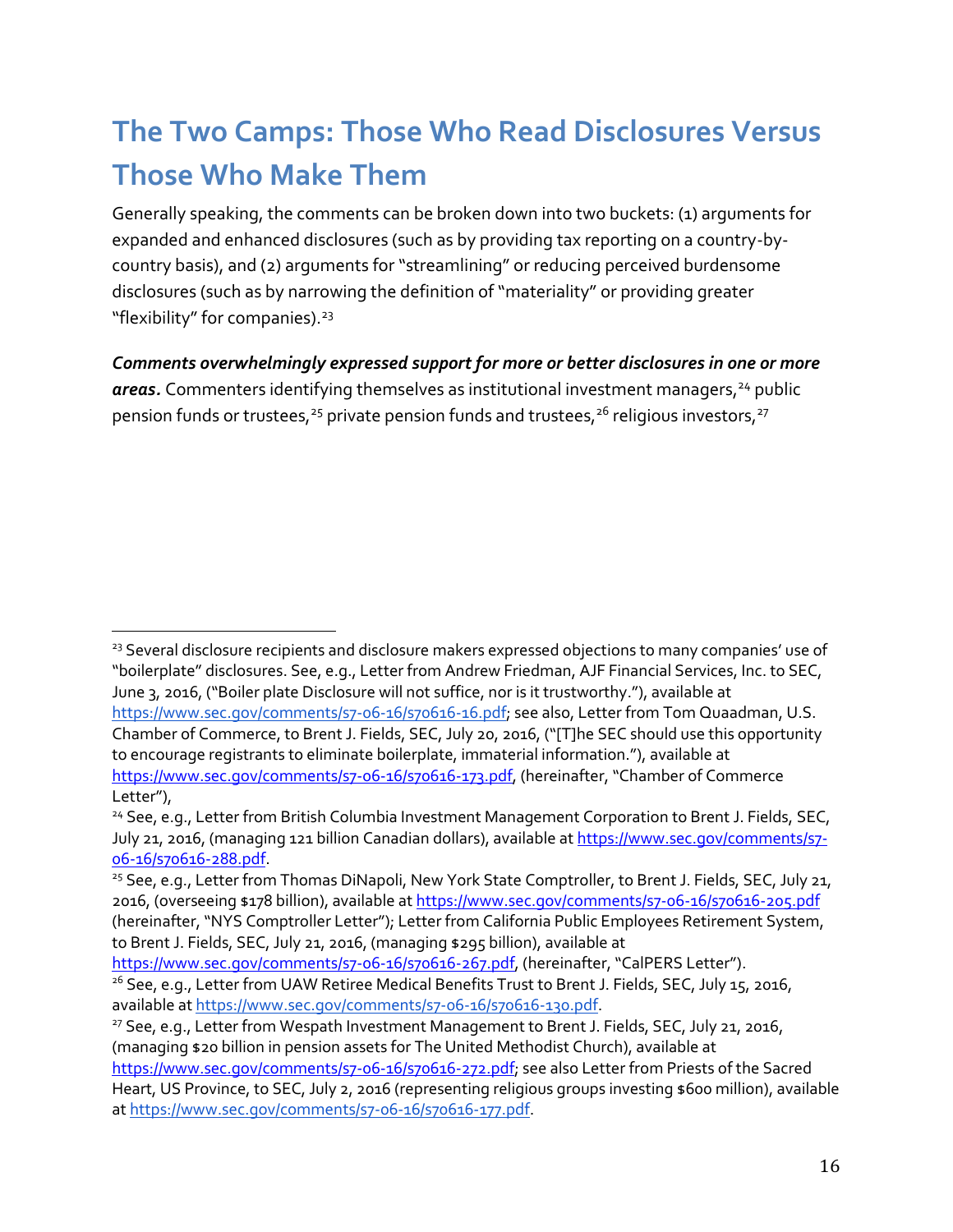professional investment advisers,<sup>28</sup> research analysts,<sup>29</sup> public interest advocates,<sup>30</sup> individual members of the public,  $31$  academics,  $32$  individual policy experts,  $33$  broad-based investor organizations,<sup>34</sup> investor organizations dedicated to improving disclosures,<sup>35</sup> standards setting organizations, $36$  accountants, $37$  and members of Congress<sup>38</sup> generally supported expanded and enhanced disclosures. These parties are typically recipients of disclosures.

32See, e.g., Letter from Tom C.W. Lin to Brent J. Fields, SEC, July 18, 2016, available at [https://www.sec.gov/comments/s7-06-16/s70616-146.pdf;](https://www.sec.gov/comments/s7-06-16/s70616-146.pdf) see also Letter from Dr. Janice Denoncour to

SEC, July 31, 2016, available a[t https://www.sec.gov/comments/s7-06-16/s70616-346.pdf.](https://www.sec.gov/comments/s7-06-16/s70616-346.pdf)

 $\overline{a}$ <sup>28</sup> See, e.g., Letter from Trillium Asset Management to Brent J. Fields, SEC, July 21, 2016, (managing over \$2 billion) available at [https://www.sec.gov/comments/s7-06-16/s70616-276.pdf.](https://www.sec.gov/comments/s7-06-16/s70616-276.pdf)

<sup>&</sup>lt;sup>29</sup> See, e.g., Letter from MSCI ESG Research Inc. to SEC, July 21, 2016, (noting that it works with 47 of the top 50 global asset managers), available a[t https://www.sec.gov/comments/s7-06-16/s70616-](https://www.sec.gov/comments/s7-06-16/s70616-285.pdf) [285.pdf;](https://www.sec.gov/comments/s7-06-16/s70616-285.pdf) see also Letter from Cornerstone Capital Group to Brent J. Fields, SEC, July 21, 2016, available

a[t https://www.sec.gov/comments/s7-06-16/s70616-308.pdf.](https://www.sec.gov/comments/s7-06-16/s70616-308.pdf)

<sup>&</sup>lt;sup>30</sup> See, e.g., Letter from Consumer Federation of America to Brent J. Fields, SEC, July 21, 2016, available a[t https://www.sec.gov/comments/s7-06-16/s70616-318.pdf;](https://www.sec.gov/comments/s7-06-16/s70616-318.pdf) see also Letter from Americans for

Financial Reform to Brent J. Fields, SEC, Aug. 10, 2016, available at [https://www.sec.gov/comments/s7-](https://www.sec.gov/comments/s7-06-16/s70616-358.pdf) [06-16/s70616-358.pdf;](https://www.sec.gov/comments/s7-06-16/s70616-358.pdf) see also Letter from the Financial Accountability and Corporate Transparency Coalition to Brent J. Fields, SEC, July 6, 2016, available a[t https://www.sec.gov/comments/s7-06-](https://www.sec.gov/comments/s7-06-16/s70616-28.pdf) [16/s70616-28.pdf](https://www.sec.gov/comments/s7-06-16/s70616-28.pdf), (hereinafter, "FACT Coalition Letter").

<sup>&</sup>lt;sup>31</sup> See, e.g., Letter from John McCarter to SEC, July 21, 2016, available at

[https://www.sec.gov/comments/s7-06-16/s70616-281.htm;](https://www.sec.gov/comments/s7-06-16/s70616-281.htm) see also, Letter from Paul Linzmeyer to SEC, July 19, 2016, available a[t https://www.sec.gov/comments/s7-06-16/s70616-162.pdf.](https://www.sec.gov/comments/s7-06-16/s70616-162.pdf)

<sup>33</sup> See, e.g., Letter from Elise J. Bean to Brent J. Fields, SEC, July 6, 2016, available at [https://www.sec.gov/comments/s7-06-16/s70616-32.pdf.](https://www.sec.gov/comments/s7-06-16/s70616-32.pdf)

<sup>34</sup> See, e.g., Letter from Council of Institutional Investors, to Brent J. Fields, SEC, July 8, 2016, available a[t https://www.sec.gov/comments/s7-06-16/s70616-49.pdf](https://www.sec.gov/comments/s7-06-16/s70616-49.pdf), (hereinafter, "CII Letter").

<sup>35</sup> See, e.g., Letter from CERES to Brent J. Fields, SEC, July 20, 2016, (representing asset owners and investment managers with more than \$*1.15 trillion* in assets under management), available at [https://www.sec.gov/comments/s7-06-16/s70616-174.pdf;](https://www.sec.gov/comments/s7-06-16/s70616-174.pdf) Letter from US SIF: The Forum for Sustainable and Responsible Investment to Brent J. Fields, SEC, July 14, 2016, available at <https://www.sec.gov/comments/s7-06-16/s70616-107.pdf> (hereinafter "US SIF Letter"); see also Letter from the Corporate Reform Coalition, to SEC, July 18, 2016, available at

[https://www.sec.gov/comments/s7-06-16/s70616-142.pdf.](https://www.sec.gov/comments/s7-06-16/s70616-142.pdf)

<sup>&</sup>lt;sup>36</sup> Letter from Sustainability Accounting Standards Board to Brent J. Fields, SEC, July 1, 2016, available a[t https://www.sec.gov/comments/s7-06-16/s70616-25.pdf.](https://www.sec.gov/comments/s7-06-16/s70616-25.pdf)

<sup>37</sup> See, e.g., Letter from the American Institute of Certified Public Accountants to SEC, July 20, 2016, (arguing that any new disclosure requirements be subject to auditor assurance obligations), available at [https://www.sec.gov/comments/s7-06-16/s70616-194.pdf.](https://www.sec.gov/comments/s7-06-16/s70616-194.pdf)

<sup>&</sup>lt;sup>38</sup> See, e.g., Letter from Sen. Al Franken et al, to Mary Jo White, SEC, July 20, 2016, available at [https://www.sec.gov/comments/s7-06-16/s70616-342.pdf;](https://www.sec.gov/comments/s7-06-16/s70616-342.pdf) see also Letter from Matt Cartwright, et al, to Mary Jo. White, SEC, July 20, 2016, available at [https://www.sec.gov/comments/s7-06-16/s70616-](https://www.sec.gov/comments/s7-06-16/s70616-175.pdf) [175.pdf.](https://www.sec.gov/comments/s7-06-16/s70616-175.pdf)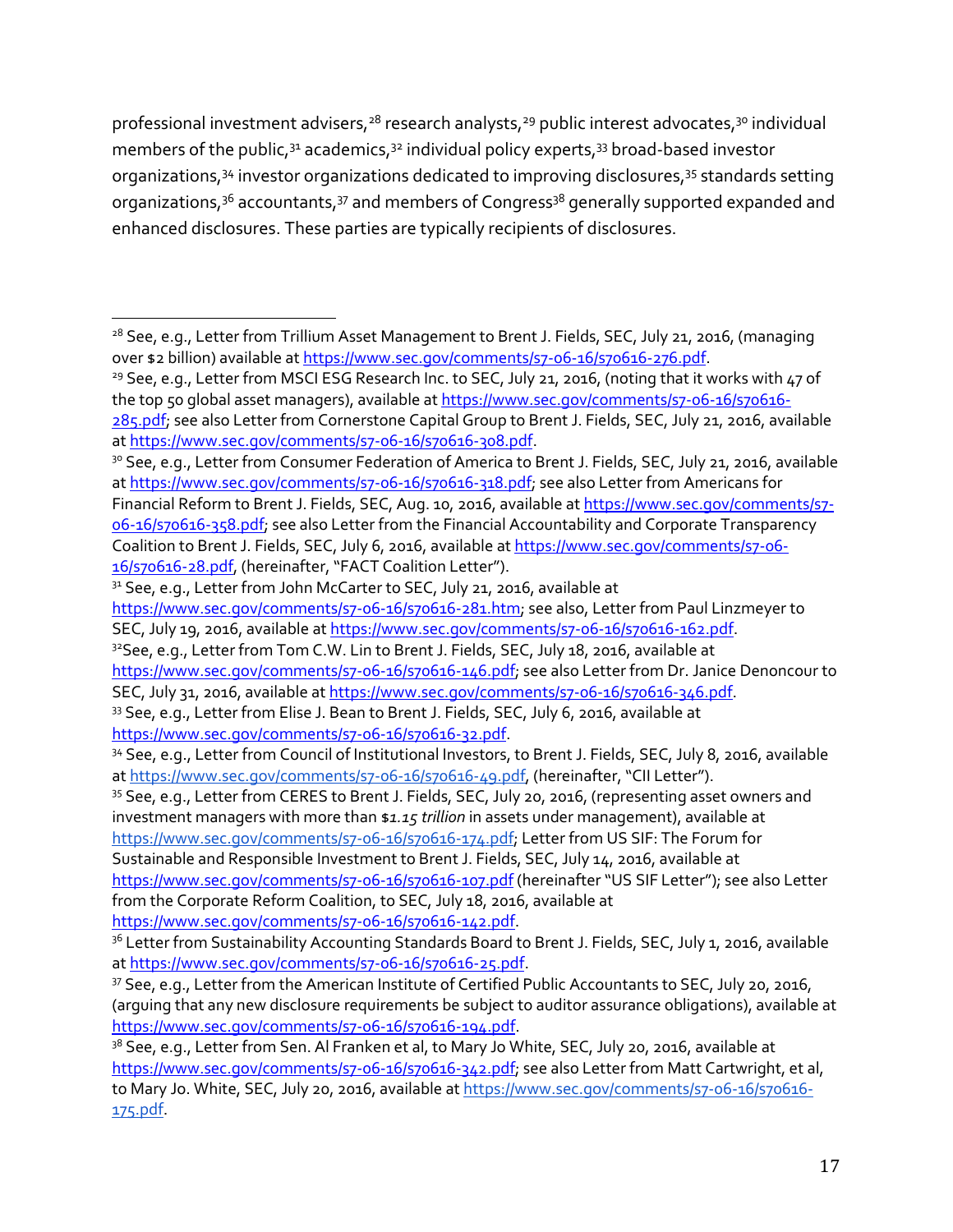Several of these commenters explained that they use environmental, social, and governance (ESG)-related information to make investment decisions, and need more information than the SEC currently requires.<sup>39</sup>

Although investors have made these demands for years,<sup>40</sup> recent interest likely reflects the dramatic increases in number, size, and diversity of investors concerned with ESG issues: from 2012 to 2014, professionally managed assets engaged in one or more socially responsible investing (SRI) strategies grew from \$3.74 trillion to \$6.57 trillion to account for more than one out of every six dollars under professional management in the United States.<sup>41</sup> But that is just a fraction of the total number of investors who have expressed their interest in more and better disclosures. In fact, more than 1,500 investors from around the world (managing more than \$60 trillion in assets) have signed onto the Principles for Responsible Investment.<sup>42</sup>

Not surprisingly, comments from investors and investor organizations did not reflect the opinion that they were somehow "overburdened."<sup>43</sup> In fact, investors and investor organizations generally asserted the opposite.

*"Although much has been made of information overload we do not believe any investors are worse off for access to too much information."* -Legal & General Investment Management<sup>44</sup>

<sup>39</sup> See, e.g., NYS Comptroller Letter ("The Fund considers sustainability issues in our investment process because they can influence both risk and return."); see also, Letter from California State Teachers Retirement System (CalSTRS), to Brent J. Fields, SEC, July 21, 2016 ("Sustainability disclosures are necessary for CalSTRS in our consideration of ESG risks and opportunities within our portfolio companies and in determining initial and continued capital allocation decisions. CalSTRS utilizes a company's sustainability disclosures in our assessment of management quality, efficiency and whether boards have fully assessed and mitigated ESG risks, as well as taken opportunities of possible rewards, which may be applicable to a company's industry."), available at [https://www.sec.gov/comments/s7-06-16/s70616-226.pdf.](https://www.sec.gov/comments/s7-06-16/s70616-226.pdf)

<sup>40</sup> Letter from US SIF (formerly the Sustainable Investment Forum) to SEC Chair Mary Schapiro, July 21, 2009, available at

[http://www.ussif.org/files/Public\\_Policy/Comment\\_Letters/SIF\\_SEC\\_ESG\\_Disclosure\\_Policy\\_Letter\\_an](http://www.ussif.org/files/Public_Policy/Comment_Letters/SIF_SEC_ESG_Disclosure_Policy_Letter_and_Submission%2008142009.pdf) [d\\_Submission%2008142009.pdf.](http://www.ussif.org/files/Public_Policy/Comment_Letters/SIF_SEC_ESG_Disclosure_Policy_Letter_and_Submission%2008142009.pdf)

<sup>41</sup> Additional information can be found in the US SIF Foundation's Report on US Sustainable, Responsible and Impact Investing Trends 2014.

<sup>42</sup> United Nations: Principles for Responsible Investment, to SEC, July 19, 2016, available at [https://www.sec.gov/comments/s7-06-16/s70616-149.pdf.](https://www.sec.gov/comments/s7-06-16/s70616-149.pdf)

<sup>43</sup> Contrast, Exxon Mobil Letter, ("[E]xcessive disclosure can overload investors with immaterial information that can render more material information difficult to find and evaluate.").

<sup>44</sup> Letter from Legal & General Investment Management to Brent J. Fields, SEC, at 1, July 20, 2016, available at [https://www.sec.gov/comments/s7-06-16/s70616-184.pdf.](https://www.sec.gov/comments/s7-06-16/s70616-184.pdf)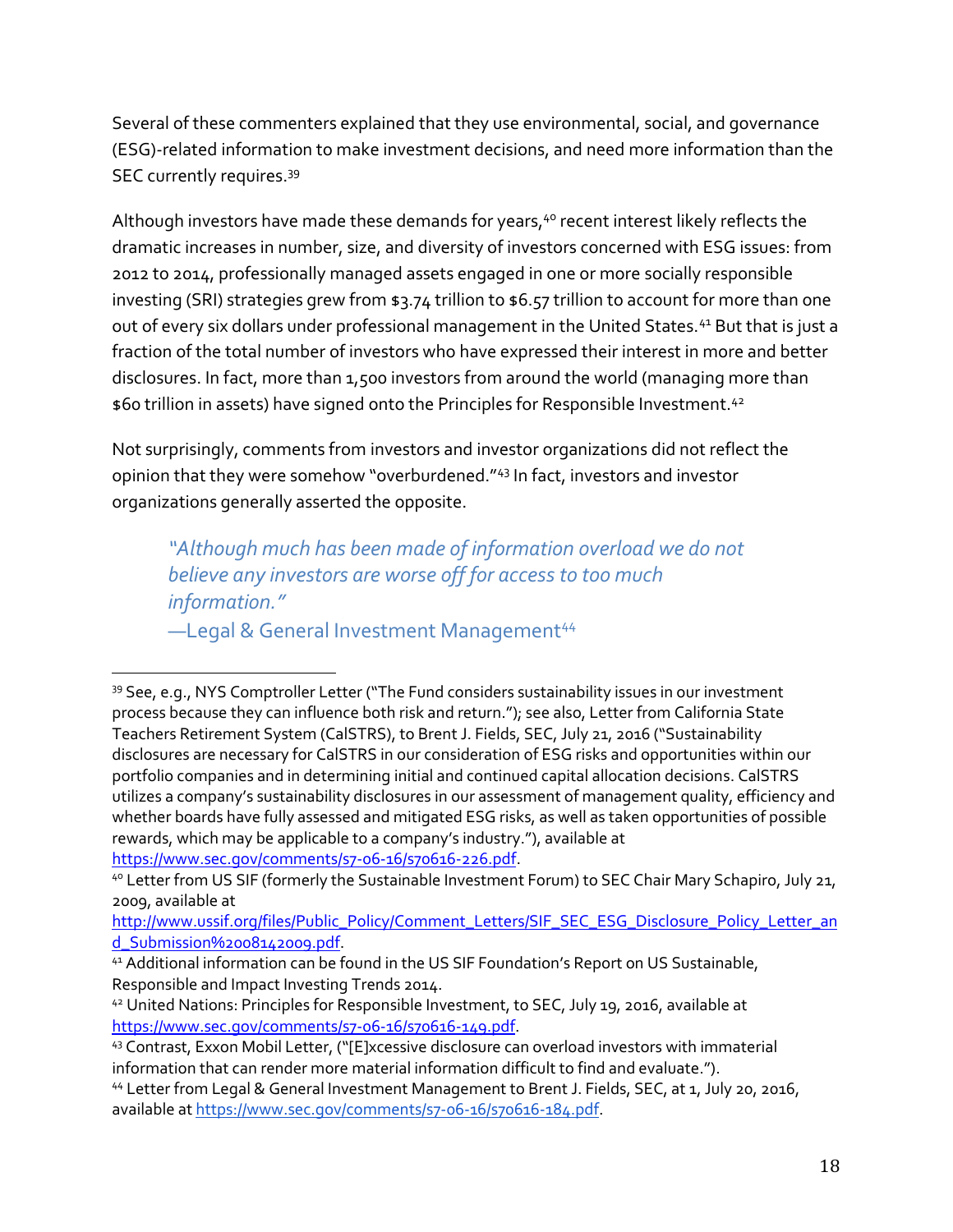*"The Fund considers sustainability issues in our investment process because they can influence both risk and return."* —New York State Comptroller

Several commenters focused on the Supreme Court's definition of "materiality" as information that a "reasonable investor" would think "significantly alter[s]" the "total mix" of information available.<sup>45</sup> These commenters argued that investors and the public have come to seek more and better information from companies that is material to them as "reasonable investors", and the SEC should therefore require the disclosure of the information they seek.<sup>46</sup>

On the other end of the spectrum, commenters arguing to reduce disclosures (such as by limiting them to only financially "material" information) or to relieve the perceived burdens, tended to be companies<sup>47</sup> and their service providers<sup>48</sup> or representatives.<sup>49</sup> These commenters arqued that current disclosures are overwhelming the disclosure recipients<sup>50</sup> or that disclosure obligations should be narrowed (such as by tying disclosures to a narrow definition of "materiality").<sup>51</sup>

l

<sup>49</sup> See, e.g., Letter from Tom Quaadman, U.S. Chamber of Commerce, to Brent J. Fields, SEC, July 20, 2016, ("Excessive disclosure, however, imposes unnecessary costs on organizations and, ultimately, on shareholders and customers. It also has the tendency to overload investors, especially retail investors, with extraneous information that can confuse or obfuscate material information."), available at [https://www.sec.gov/comments/s7-06-16/s70616-173.pdf.](https://www.sec.gov/comments/s7-06-16/s70616-173.pdf)

<sup>50</sup> See, e.g., Exxon Mobil Letter, at 1, ("Excessive disclosure, however, imposes costs on us that ultimately are borne by both shareholders and those who use our products. In addition, excessive disclosure can overload investors with immaterial information that can render more material information difficult to find and evaluate."); Wachtell, Lipton, Rosen & Katz Letter, ("Such overdisclosure not only burdens corporate resources—at the expense of all shareholders—but often buries shareholders in an avalanche of information that ultimately limits the practical utility of Exchange Act filings."); see also Chamber of Commerce Letter.

51 See, e.g., Sullivan & Cromwell, LLP, to Brent J. Fields, Aug. 9, 2016, ("We think that the best and most efficient way the Commission could drive improvement in the overall quality of registrants' disclosure

<sup>45</sup> See, e.g., Letter from American Federation of Labor and Congress of Industrial Organizations to Brent J. Fields, SEC, at 7, July 21, 2016, available a[t https://www.sec.gov/comments/s7-06-16/s70616-](https://www.sec.gov/comments/s7-06-16/s70616-305.pdf) [305.pdf](https://www.sec.gov/comments/s7-06-16/s70616-305.pdf), (hereinafter, "AFL-CIO Letter"); see also FACT Coalition Letter.

<sup>46</sup> See, e.g., AFL-CIO Letter, at 7.

<sup>47</sup> See, e.g., Exxon Mobil Letter, at 1.

<sup>48</sup> See, e.g., Davis Polk Letter, ("[W]e work regularly with registrants of all sizes and business complexity, often beginning prior to their initial public offerings and continuing long after they have become large accelerated filers. We are often on the front line helping management understand and comply with their disclosure obligations."); see also Letter from Wachtell, Lipton, Rosen & Katz to Brent J. Fields, SEC, May 16, 2016, available at<https://www.sec.gov/comments/s7-06-16/s70616-9.pdf> (hereinafter, "Wachtell Lipton Rosen & Katz Letter").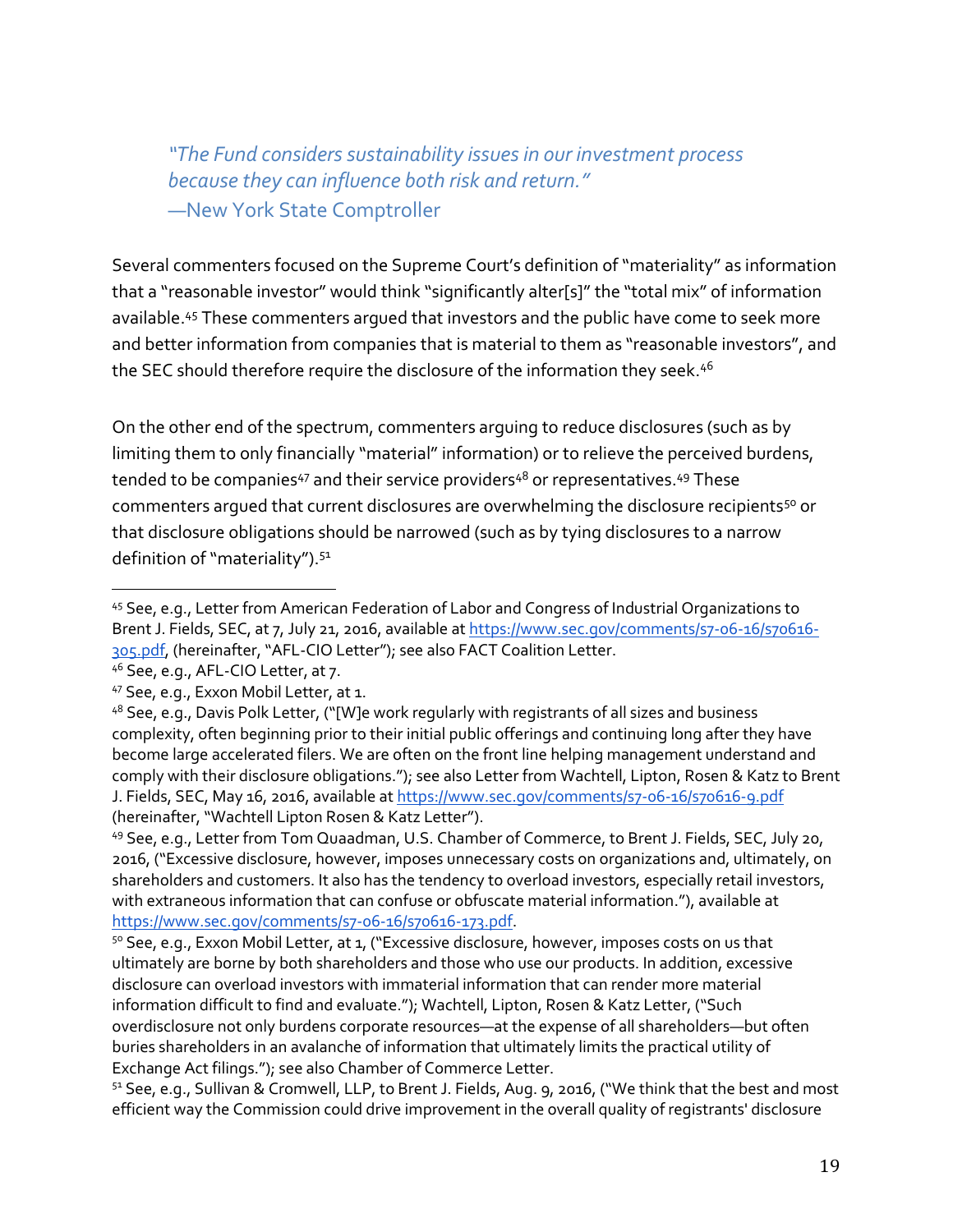*"[E]xcessive disclosure can overload investors with immaterial information that can render more material information difficult to find and evaluate."*

—Exxon Mobil Corporation

*"Such overdisclosure not only burdens corporate resources—at the expense of all shareholders—but often buries shareholders in an avalanche of information that ultimately limits the practical utility of Exchange Act filings."* —Wachtell, Lipton, Rosen & Katz

Further, many of these commenters expressed the view that the substantive areas about which disclosure is frequently sought were "not material," and thus should be excluded from the SEC's requirements.<sup>52</sup> One prominent law firm went so far as to assert that the SEC should "confirm" its view that "'materiality' is an economic standard, relating solely to matters that could ultimately be thought to bear on firm value and thus the value of the issuer's securities."<sup>53</sup> Several of these commenters suggested that the SEC should not cater to "certain investors" or "special interests" when crafting its disclosure requirements.<sup>54</sup>

<sup>53</sup> Sullivan & Cromwell Letter.

would be to (1) subject all of Regulation S-K line-item disclosure requirements to an over-arching materiality standard..."), available at <https://www.sec.gov/comments/s7-06-16/s70616-354.pdf> (hereinafter, "Sullivan & Cromwell Letter").

<sup>52</sup> See. e.g., Davis Polk Letter ("For example, we are mindful that some parties seek information in areas of corporate sustainability, including issues such as conflict minerals, environmental matters and climate change, workforce diversity and labor conditions, among others. Although these types of issues are often considered by registrants' boards and management as part of broader strategy and business profile reviews, *they are not in most cases material to an understanding of a registrant's operating results and financial performance, and, accordingly, are not appropriate for inclusion in periodic and current reports.*") (emphasis added).

<sup>&</sup>lt;sup>54</sup> See, e.g., Letter from the Business Roundtable to Brent J. Fields, SEC, at 4-5, ("The Commission has, in our judgment, historically resisted disclosure requirements that are relevant only to a small subset of investors, recognizing that it would be impossible, and in any case undesirable, to require disclosures sufficient to satisfy discrete interests of every investor group. We urge the Commission to continue this measured approach as it considers a number of specialized disclosure additions submitted for public comment in the Concept Release. … [D]isclosures [mandated by Congress in the Dodd-Frank Act] are designed to promote laudable societal goals but are largely unrelated to the investing and proxy voting decisions of the investing public. The use of securities disclosures for non-investment goals obscures material information in periodic reports and often delivers only speculative improvements on the societal issue."), available a[t https://www.sec.gov/comments/s7-06-16/s70616-208.pdf;](https://www.sec.gov/comments/s7-06-16/s70616-208.pdf) see also, States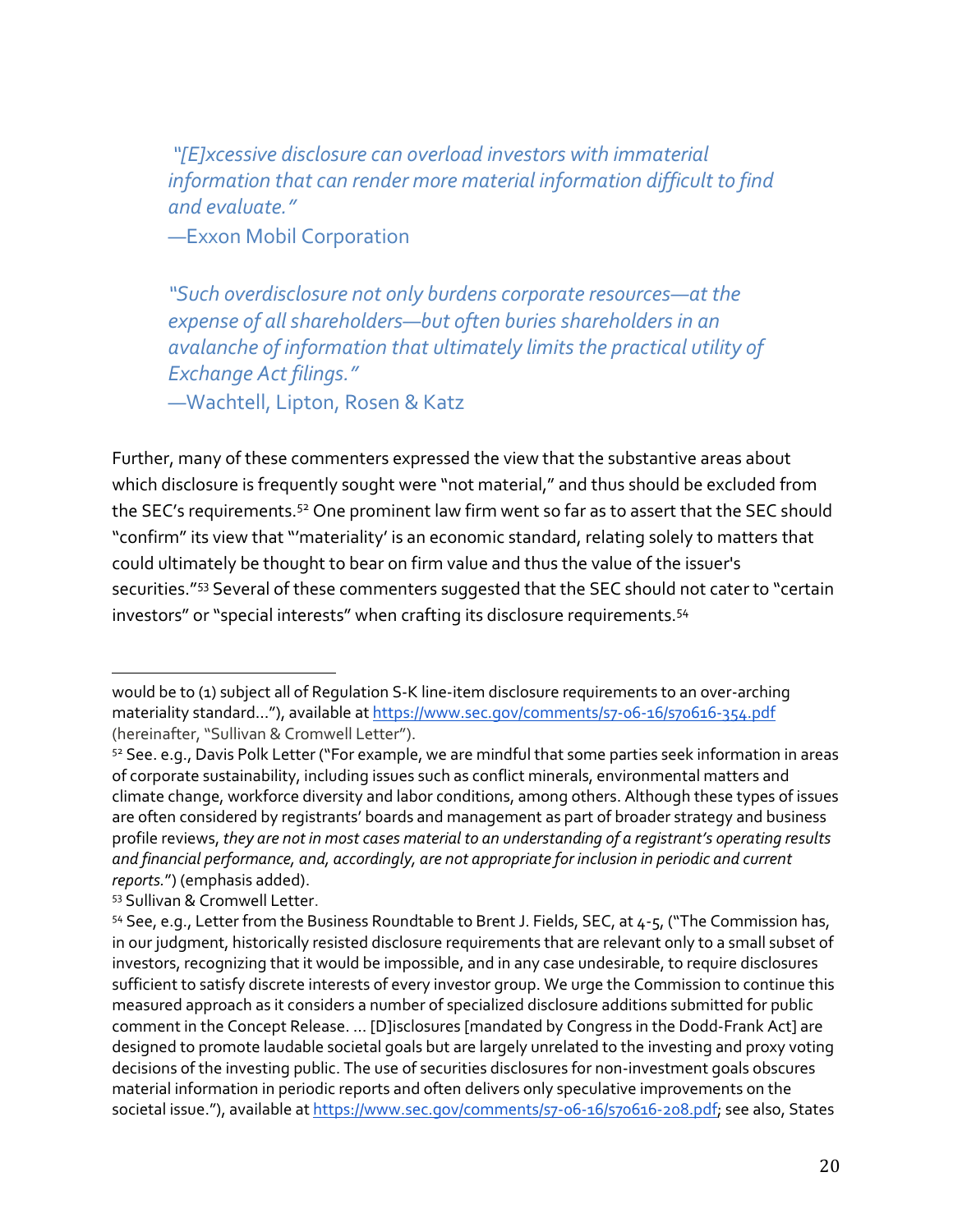### **What Should (or Should Not Be) Disclosed**

With 350 distinct letters submitted by more than 26,000 separate commenters, the responses to the Concept Release demonstrate both substantive depth and broad support for enhancing disclosures in multiple areas. We focused on the following areas: (i) international tax practices or corporate structuring; (ii) environmental or climate change; (iii) political spending; (iv) human capital or employee training, compensation, or rights; (v) human rights; and (vi) financial stability.

### *Taxes and Corporate Structuring*

In recent years, corporate structures and international tax planning strategies have had increasingly dramatic impacts on companies, their shareholders, and governments. As the public and governments have increasingly focused on these issues, so have investors.

Taxes and corporate structuring disclosures were the single most commented on area of the Concept Release, where 99 percent of all comments received raised the issue, and nearly all of them expressed clear support for expanded disclosures. This issue was raised in both of the public interest campaign letters, as well as in more than 120 other unique comments. Not a single commenter clearly objected to expanded tax disclosures.

### *Environmental, Climate and other ESG Issues*

Addressing climate change is a global imperative. Companies, investors, the public, and governments are all wrestling with how to adapt and move forward. To do that, investors and the public need to know what their companies are (and are not) doing to address this new reality.

With 10,113 comments on climate, environmental, and other ESG disclosures, this was a priority for investors. Here, 10,070 commenters expressed clear support for enhanced disclosures, while just 43 commenters expressed oppositional or more ambiguous views. As with the other enhanced disclosures generally, supporters covered a wide swath of investors and the public. Again, opponents tended to be a small number of companies, their service providers, and their representatives.<sup>55</sup>

l

Attorneys General Letter, ("[T]he Commission should reject the invitation to allow itself to be used as a tool to promote such special interests.").

<sup>55</sup> But see, State Attorney Generals Letter.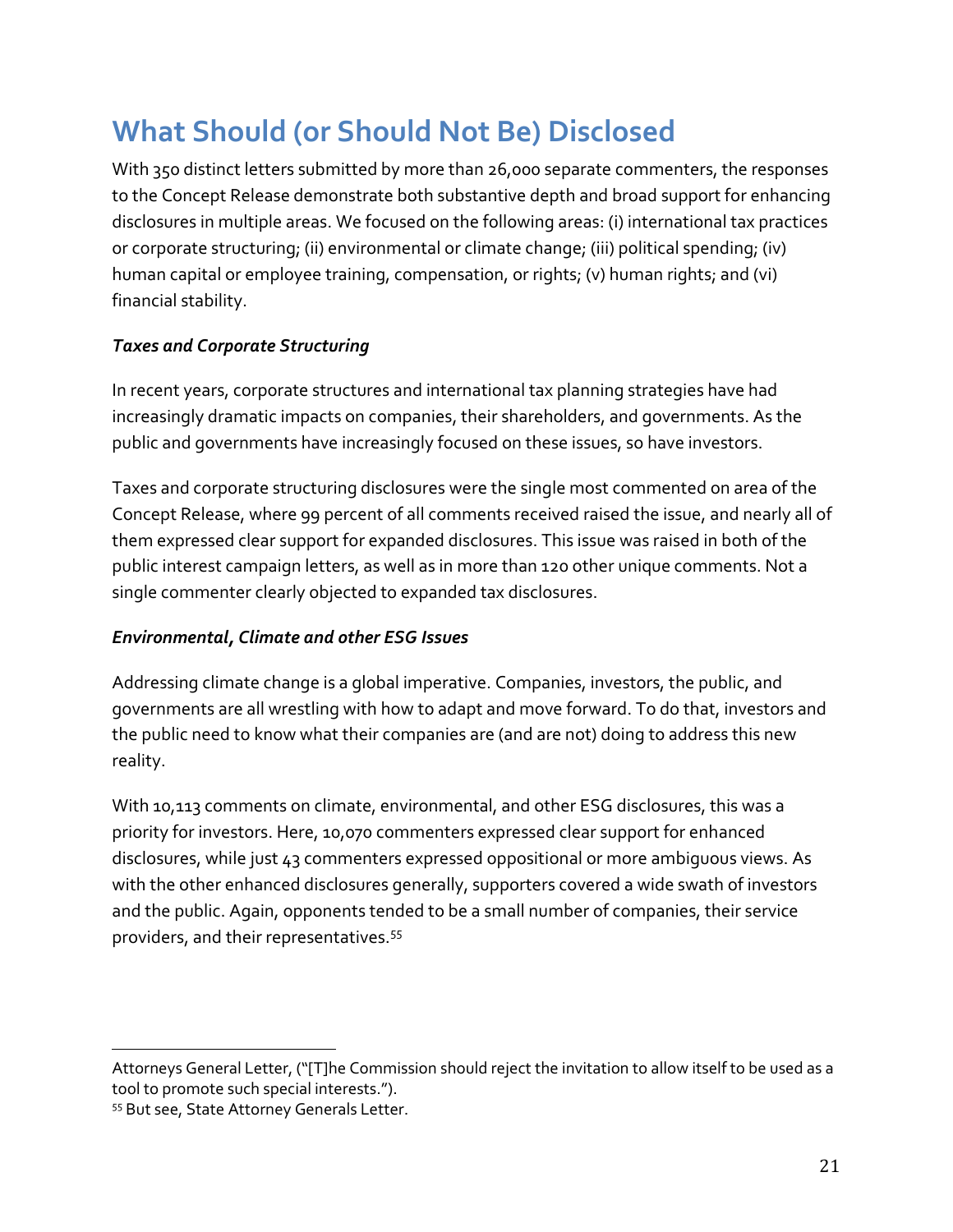### *Political Spending*

Following the Supreme Court's decision in *Citizens United*, <sup>56</sup> the public has become increasingly concerned with companies' political spending. Investors want to make sure that their companies' funds are being used in manners that are prudent, and consistent with their beliefs.<sup>57</sup> With 9,994 comments on political spending disclosures, this was clearly a hot-button issue for investors. Here, 9,984 commenters expressed clear support for enhanced disclosures, while just 10 commenters expressed opposition or raised the issue in a neutral manner.

As with enhanced tax disclosures, supporters for increased disclosure on political spending covered a wide swath of investors and the public. On the other hand, the clear opponents to enhanced disclosures included just one company, and six industry organizations.

### *Human Capital*

The development, utilization, and compensation of the human capital — that is, the workers of a company may be one of the most important factors in its long-term success. And while this issue did not garner the broad public support of either of the public interest campaigns, professional investors clearly expressed their strong support for enhancing human capital disclosures. Some of the recommended disclosures related to the number of employees and independent contractors, as well as the categories of workers, and information related to outsourcing.<sup>58</sup>

With 48 unique comments raising the issue, this area received about the same amount of comments as the median SEC proposal since 2008. Of these comments, 34 expressed clear support for enhanced disclosures, most of which were from investors and investor-based organizations. The eight comments that clearly opposed enhanced disclosures were filed by one company, two law firms, and five trade groups.

### *Human Rights*

 $\overline{a}$ 

Human rights are a key area of interest for many investors given the substantial financial and reputational risks that can be incurred when companies fail to appropriately manage human rights concerns. In recent years, many companies have responded to investors' increased demands for more and better human rights information by dramatically increasing their

<sup>56</sup> *Citizens United v. Federal Election Commission*, 558 U.S. 310 (2010).

**<sup>57</sup>** See, e.g., Richard Valdmanis and Grant Smith, *U.S. companies tout climate policies, fund climate skeptics*, Reuters, Sept. 6, 2016, available at [http://www.reuters.com/article/us-usa-election-climate](http://www.reuters.com/article/us-usa-election-climate-donations-idUSKCN11C0ED)[donations-idUSKCN11C0ED.](http://www.reuters.com/article/us-usa-election-climate-donations-idUSKCN11C0ED)

<sup>58</sup> See, e.g., US SIF Letter.